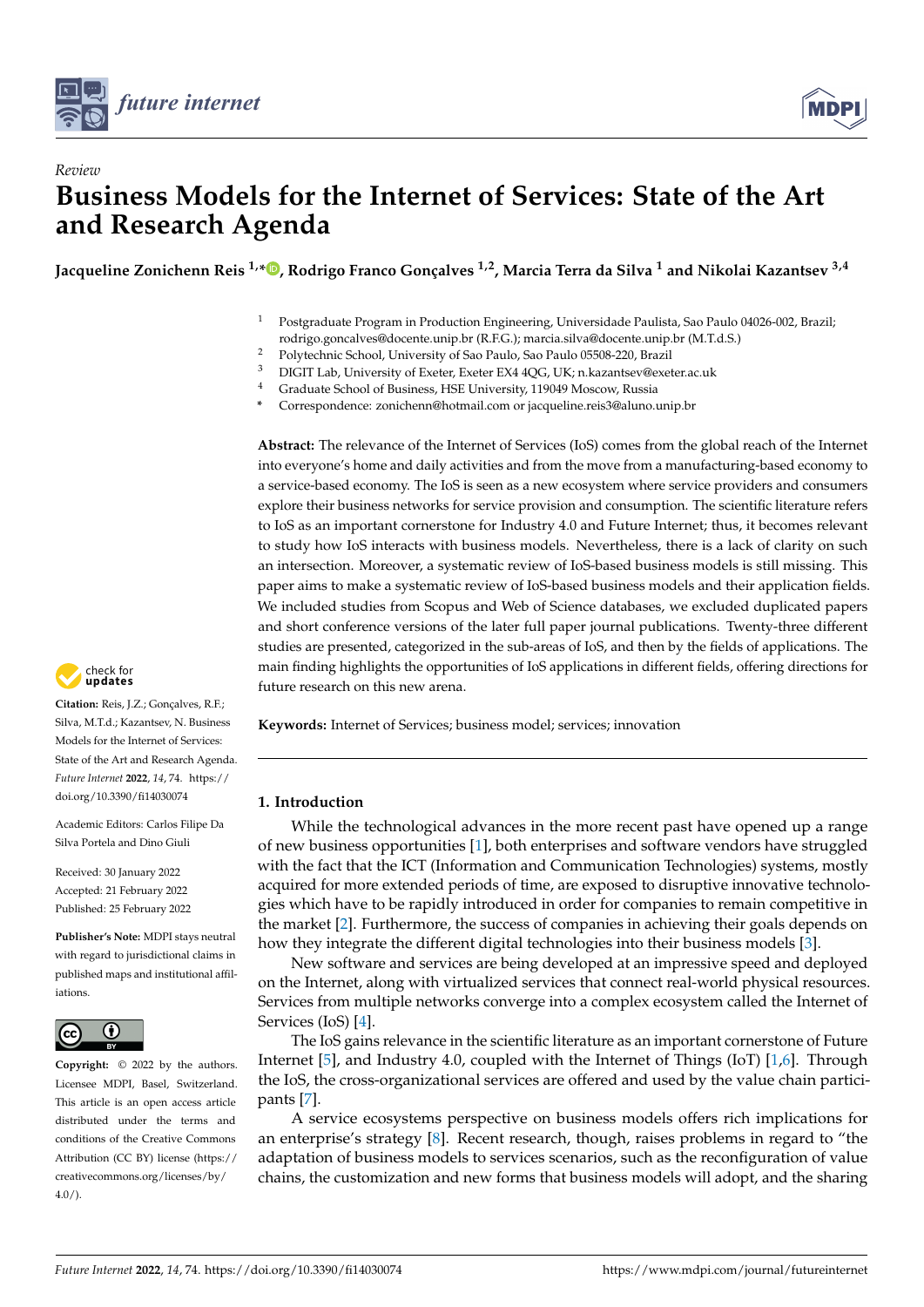resources in the network of companies operating under flexible supply chains" [\[9\]](#page-15-0). The IoS may provide solutions for such challenges; however, the corresponding literature is scarce.

While there is a great focus on IoT, there is a lack of clarity on IoS applications and contributions to the business ecosystem. Research is needed for a business model to adopt an IoS ecosystem perspective, instead of firm-centric models as servitization and digitalization. Moreover, a systematic literature review regarding IoS and its correlation with business models is still missing.

In this sense, the aim of this paper is to highlight the research directions in the field of IoS-based business models. The study presents the results of a systematic literature review correlating the keywords Internet of Services and business model. Twenty-three different studies are presented as well as the problem they address and proposed solution. The review allows identifying the state of the art and the possible gaps addressed by a research agenda.

#### **2. Theoretical Foundation**

#### *2.1. Internet of Services*

While humans first delivered services to humans, technological advances over the years allowed computers to deliver services to humans.

The term IoS-based service is used to identify services discovered, ordered, and provided through the Internet [\[10\]](#page-15-1). When there is a service request, the requester informs specifications to the provider, that customize the feedback, returning value-added result. Both requester and provider can operate automatically or with humans through a human– machine interface. Furthermore, automated systems can also invoke the services to access functions provided remotely by business providers [\[10\]](#page-15-1).

An example of an IoS-based service would be a value-added service package of a system used for monitoring public lighting poles, connected to the city's municipality network. In addition to light intensity measurements on each light pole, this system collects other environmental parameters such as  $CO<sub>2</sub>$  level, temperature, noise, etc. Then, through the IoS, third-party service providers can use the collected data to optimize or offer new services to people who are connected, such as secure access to homes, predictive maintenance, sustainability applications, etc.

The IoS is seen as an ecosystem that allows services vendors and consumers to collaborate across organizations via the Internet, increasing the popularity of business services in the business markets [\[11\]](#page-15-2).

Christoph Schroth and Till Janner first coined the term in 2007 [\[12\]](#page-15-3). According to them, the IoS is a result from the merge of two other components: Web 2.0 and Service-Oriented Architecture (SOA). The confluence of these two areas reveals the idea of composing and reutilizing services as they were flexible modules.

While SOA and Web services enable service procurement through different channels, their main goal is to provide the technological infrastructure for the IoS, which is a more complex ecosystem.

The main goal of IoS is to present everything as a service on the Internet, such as the software applications, the platform for development and delivery, and the network infrastructure [\[13\]](#page-15-4). Nevertheless, developing solutions for the IoS is more elaborate since services are intangible, often inseparable, immersive, bi-polar, hybrid, variable, ostensible concerning ownership, have long-running interactions, and are decoupled [\[14\]](#page-15-5).

For some authors, IoS is a "future internet that detect, and use contextual information for seamlessly adapt to an unpredicted scenario" [\[5,](#page-14-4)[15\]](#page-15-6).

Within the IoS, service providers work collaboratively to offer and deliver services. A service-based value network may cover the entire lifecycle, from R&D to operations, passing through the design, marketing, sales, production, and delivery of a service. All the areas should interactively cooperate to add value to the service. Value is created from the collaboration among the different stakeholders: the company, its customers, intermediaries and suppliers [\[10\]](#page-15-1).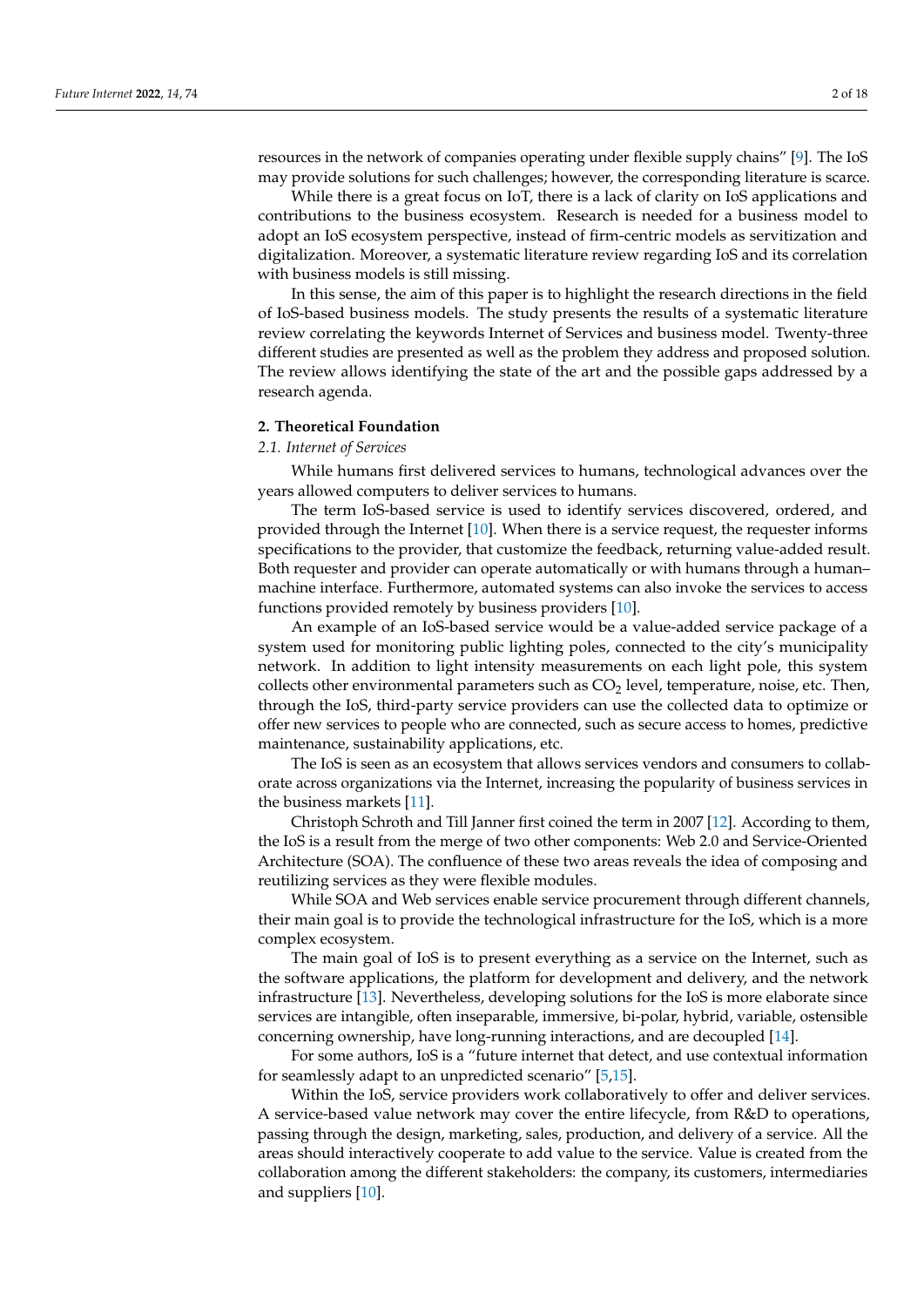#### *2.2. Business Model*

A business model is a "conceptual tool containing a set of concepts and relationships to express a business logic. It must consider which relationships allow a description and representation of what value is provided to customers, how this is done, and the financial consequences" [\[16\]](#page-15-7).

The business model has been employed mainly in trying to address or explain three phenomena: (1) e-business and the use of information technology in organizations; (2) strategic issues, such as value creation, competitive advantage, and firm performance; and (3) innovation and technology management [\[17\]](#page-15-8).

Although there is a consensus on how important a business model is for the business' success, the literature has yet to conceptualize what business models do and how they intend to create new structures for an innovative market [\[8\]](#page-14-7). The emerging Business Model Innovation (BMI) literature raises new applications as servitization, open innovation and dynamic capabilities [\[18\]](#page-15-9). Nevertheless, "little is known about how a shift toward servicedriven models affects the firm's existing business model and the structure to support the new business model" [\[19\]](#page-15-10).

Despite the various terminologies and the lack of a uniform taxonomy for building a business model, an approach accepted both in the practice and literature [\[20–](#page-15-11)[23\]](#page-15-12) is the Business Model Canvas developed by Osterwalder & Pigneur (2010) [\[24\]](#page-15-13). It identifies nine building blocks or components including customer segments, value proposition, channels, customer relationships, revenue streams, key resources, key activities, key partnerships, and cost structure.

The Business Model Canvas representation is understood as interrelated building blocks that address the four meta-components: value proposition, value creation, value delivery and value capture [\[20\]](#page-15-11).

The analysis of the business model dimensions is crucial for designing a solution considering the key functions of an organization. "The mechanisms for creating, delivering, and capturing value reflect components that are well understood in the BM and BMI literatures—namely, value proposition, target segments, value chain organization, and revenue capture mechanisms" [\[18\]](#page-15-9).

Instead of explaining business solely through individual activities such as marketing and R&D, or through mechanisms influencing business outcomes such as value chain or pricing, the research on business models highlights the development of holistic, multidimensional, system-level business model frameworks [\[17\]](#page-15-8).

There are several types of business models for digital services, which present different payment methods and exploited properties. Among the examples discussed by Øverby and Audestad [\[25\]](#page-15-14), there is the subscription model in which users pay a fee for using the service, like in the massive online game World of Warcraft. There is the freemium model, when some users receive the service for free while others pay for using the service, e.g., Spotify. There are the multisided digital mediation platforms, such as Airbnb, in which the users pay for the mediation services provided by the platform.

## **3. Materials and Methods**

A systematic literature review was carried out to identify the state-of-the-art Internet of Services and the interaction with business models. The systematic review is a means of identifying, evaluating and interpreting all available research relevant to a particular research question or phenomenon of interest [\[26\]](#page-15-15).

We studied two research questions:

- 1. What is the state of the art of Internet of Services-based business models?
- 2. What is their classification based on the application field?

This review followed the PRISMA [\(http://www.prisma-statement.org/](http://www.prisma-statement.org/) (accessed 28 January 2022)) guidelines which employs a method for conducting the review, such as Systematic Literature Review. PRISMA is an evidence-based minimum set of items for reporting in systematic reviews and meta-analyses, which focuses on the reporting of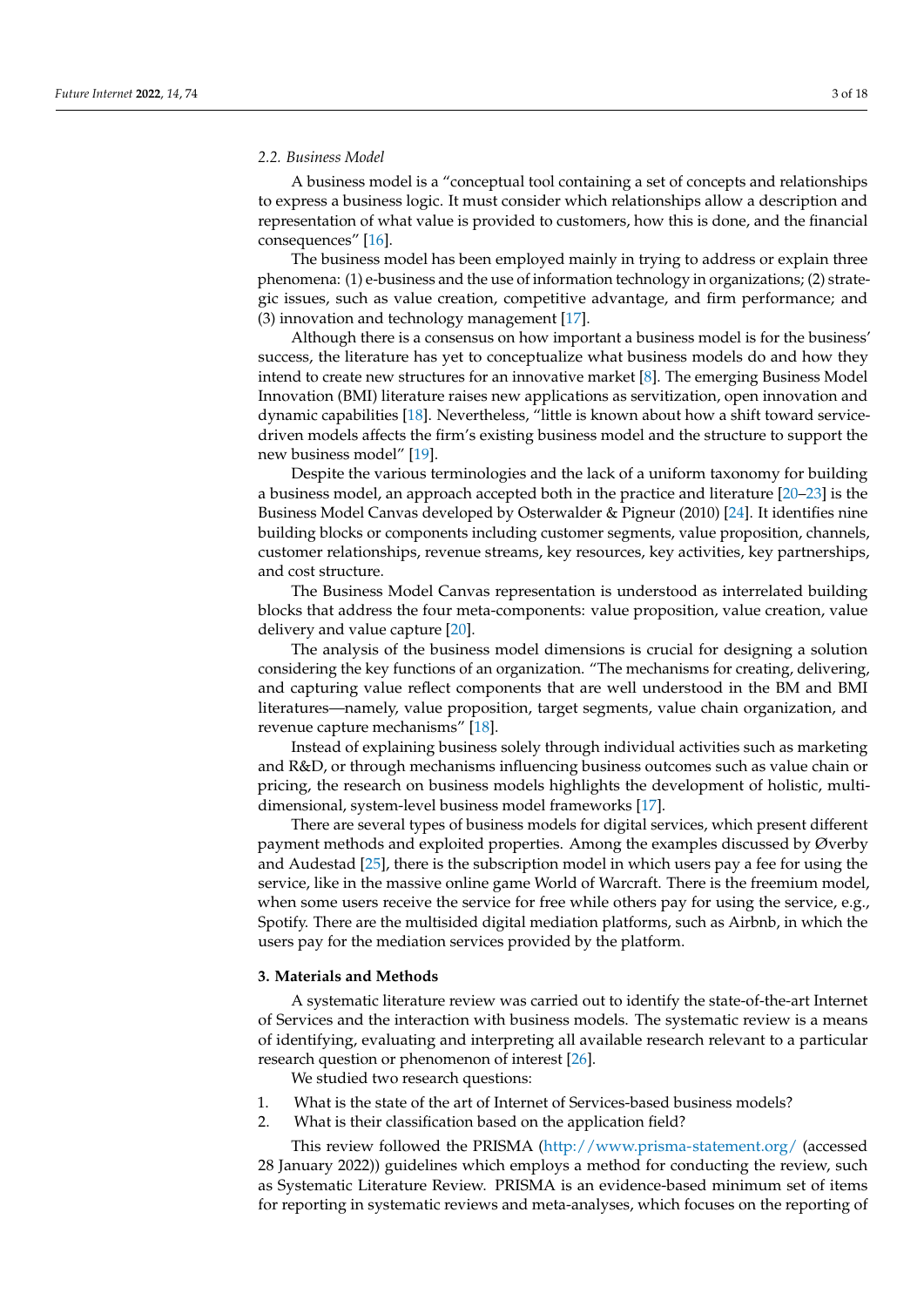reviews evaluating the effects of interventions, but can also be used as a basis for reporting systematic reviews with objectives other than evaluating interventions [\[27\]](#page-15-16). Figure 1 shows systematic reviews with objectives other than evaluating interventions [27]. [Fi](#page-3-0)gure 1 the PRIMA flow diagram for the systematic review.

<span id="page-3-0"></span>

**Figure 1.** PRISMA 2020 flow diagram for systematic reviews. **Figure 1.** PRISMA 2020 flow diagram for systematic reviews.

To conduct this search, we used the Boolean string "Internet of service\*" AND "busi-To conduct this search, we used the Boolean string "Internet of service\*" AND "busi-ness model\*" and followed the steps as listed in Table [1,](#page-4-0) searching the Web of Science  $\overline{a}$ and Scopus bases. The use of the asterisk \* right after the words "service" and "model" guarantees that the word appears in singular or in plural in the search results. Publication in the search results. Publication journal databases were searched in English on 1 August 2021. and journal databases were searched in English on 1 August 2021.

All co-authors looked at how the processes underpinning the review and made sug-All co-authors looked at how the processes underpinning the review and made suggestions if necessary. From the first result of 45 papers, only journals and conference papers pers were considered, since peer review is a typical indicator of quality in research. This were considered, since peer review is a typical indicator of quality in research. This resulted in a total of 41 candidate papers.

It a total of 41 candidate papers.<br>We removed duplicated papers (14 papers in WoS were duplicated with findings from Scopus) and 4 conference papers that had an extended version in Journals, resulting in a total of 23 papers.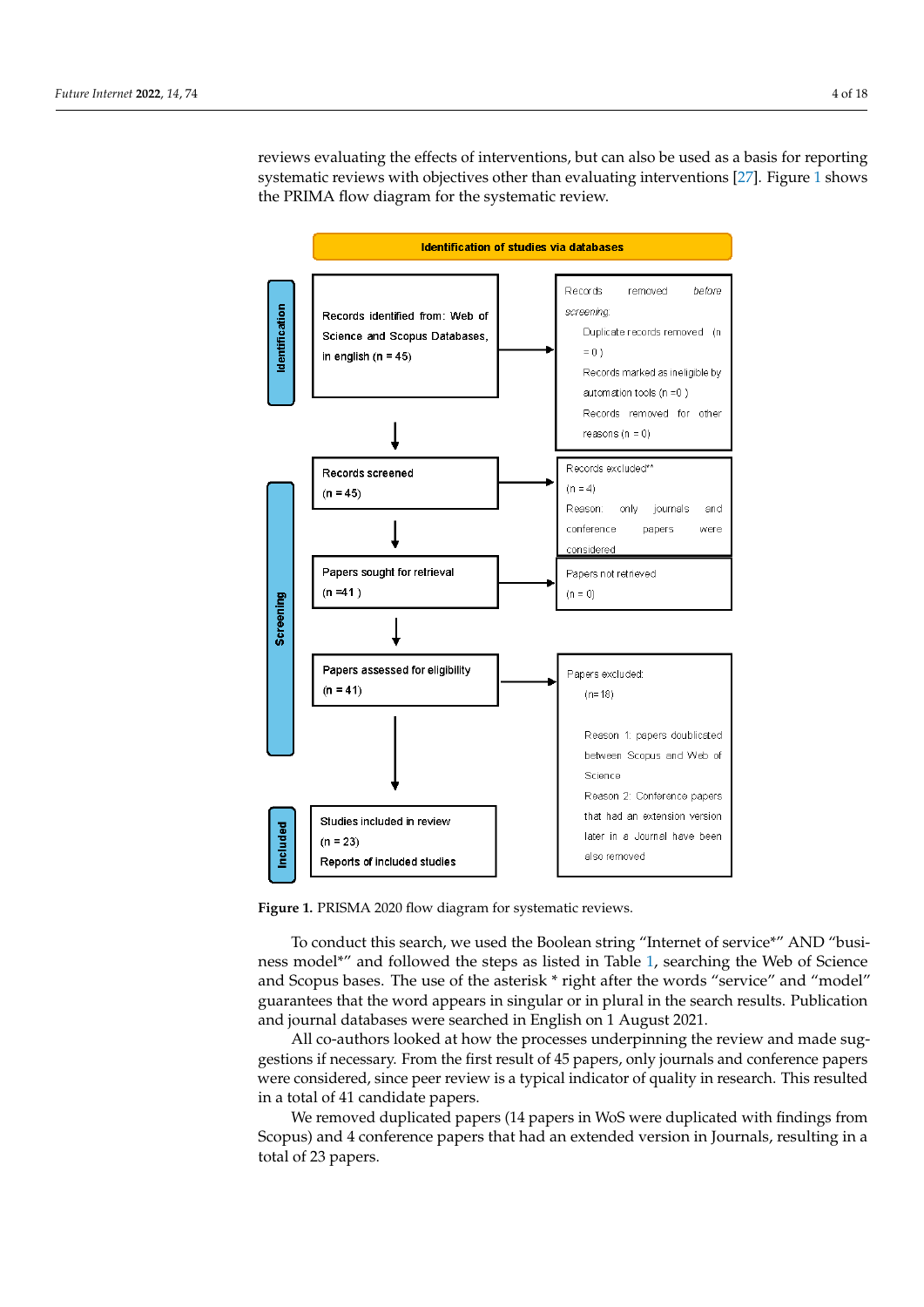| <b>Step</b> | <b>String</b>                                                                                                           |                     | Finds              |       |  |
|-------------|-------------------------------------------------------------------------------------------------------------------------|---------------------|--------------------|-------|--|
|             |                                                                                                                         |                     | Scopus WoS         | Total |  |
| #1          | "Internet of service*" AND "business model*"                                                                            | 30                  | 15                 | 45    |  |
| #2          | "Internet of service*" AND "business model*" (Journals and Conference papers only)                                      | 26                  | 15                 | 41    |  |
|             | First selection:                                                                                                        | 34 candidate papers |                    |       |  |
| Step        | Including/Excluding Criteria                                                                                            |                     | Finds              |       |  |
| #3          | Removed duplicated papers (14 papers in WoS were duplicated with findings from Scopus)                                  |                     | 27                 |       |  |
| #4          | Removed 4 conference papers that had an extended version in Journals. The respective Journal<br>versions were included. |                     | 23                 |       |  |
|             | Final selection:                                                                                                        |                     | 23 selected papers |       |  |

<span id="page-4-0"></span>**Table 1.** Boolean strings and including/excluding criteria for the research.

All the twenty-three studies were examined and distributed under categories of the problem they mainly address, their contributions and gaps. This answered the first research question regarding the state of the art of IoS. Next, the papers that focus on business were also categorized by fields of application to answer the second research question.

#### **4. Results**

The very first papers that explore the concept of IoS show that this kind of services have to combine and correlate information technology (IT), operational, and business aspects of forming the IoS [\[28\]](#page-15-17). The IoS consists of participants, an infrastructure for services, business models, and the services themselves [\[10\]](#page-15-1). Moreover, in order to form the Internet of Services, services have to be described in a way that the business dimension and the technology dimension gather [\[2\]](#page-14-1).

From all these concepts, it is possible to infer that, besides the infrastructure to support the IT aspects, and the service operation that covers the operational aspects, the IoS needs a business application to exist. Nevertheless, as long the papers start exploring more the IoS-based services, we conclude that the IoS can have a business or social application depending on the participants and their goals.

As a result, we propose a taxonomy of categories that classify the IoS in four sub-areas, namely, infrastructure, service operation, business applications, and social applications.

Next, the selected studies have been divided into these four categories (Table [2\)](#page-4-1). Each paper was placed in only one category according to its focus.

<span id="page-4-1"></span>**Table 2.** List of selected studies by topic category.

| #              | <b>Selected Study</b>                                                                 | Structure<br>Infra | Service Operation | pplication<br><b>Business</b> | Application<br><b>Social</b> |
|----------------|---------------------------------------------------------------------------------------|--------------------|-------------------|-------------------------------|------------------------------|
| P <sub>1</sub> | King and Grobbelaar (2020) [29]. Industry 4.0 and business modem innovation           |                    |                   | $\chi$                        |                              |
| P <sub>2</sub> | Suseendran et al. (2020) [30]. Banking and FinTech embraced with IoT devices          |                    |                   | $\chi$                        |                              |
| P <sub>3</sub> | Cheng et al. (2018) [31]. Design for reducing device high load in industrial networks | $\chi$             |                   |                               |                              |
| P <sub>4</sub> | Lokshina et al. (2018) [32]. IoT and big data analysis services for third parties     |                    |                   |                               | X                            |
| P <sub>5</sub> | Vukanović (2018) [33]. The influence of ICT megatrends on global megatrends           | X                  |                   |                               |                              |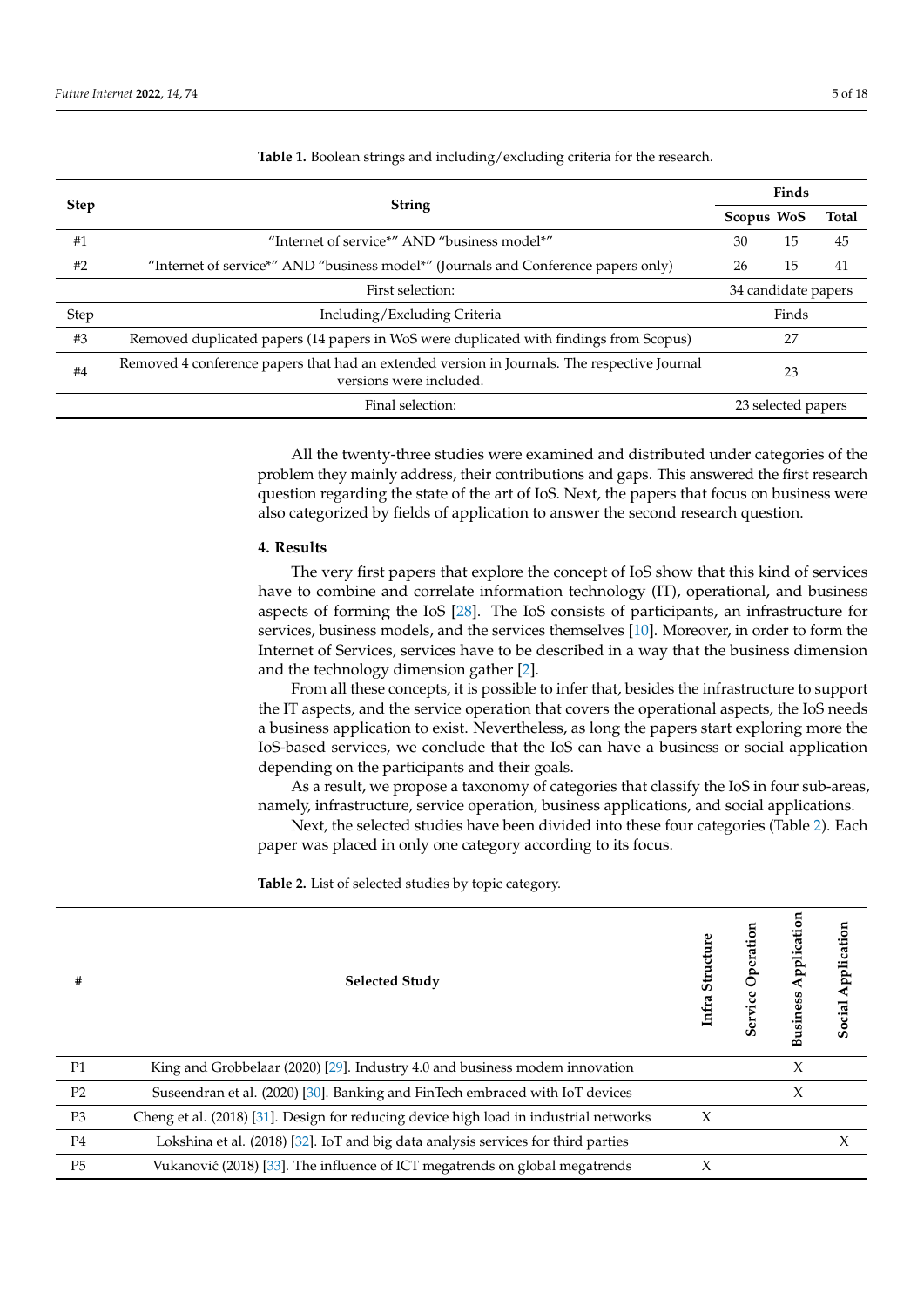#### **Table 2.** *Cont.*

| #               | <b>Selected Study</b>                                                                 | Infra Structure     | Service Operation   | <b>Business Application</b> | Social Application |
|-----------------|---------------------------------------------------------------------------------------|---------------------|---------------------|-----------------------------|--------------------|
| P <sub>6</sub>  | Cozmiuc and Petrisor (2018a) [34]. Industry 4.0 by Siemens: steps made today          |                     |                     | $\boldsymbol{\chi}$         |                    |
| P7              | Cozmiuc and Petrisor (2018) [35]. Industry 4.0 by Siemens: steps made next            |                     |                     | $\chi$                      |                    |
| P <sub>8</sub>  | Komarov et al. (2016) [36]. How IoT influences building social web                    |                     |                     |                             | $\chi$             |
| P <sub>9</sub>  | Zhang et al. (2016) [37]. Energy dialogue with industry 4.0                           |                     |                     | $\mathsf X$                 |                    |
| P <sub>10</sub> | Chao (2016) [38]. E-services in e-business engineering                                |                     | $\chi$              |                             |                    |
| P11             | Komarov and Khokhlova (2015) [39]. Development of business model for social WoS       |                     |                     |                             | $\chi$             |
| P <sub>12</sub> | Huang et al. (2013) [11]. BSNet network-based model for service-oriented business     |                     | $\chi$              |                             |                    |
| P13             | Armando et al. (2013) [40]. Trustworthy Opportunistic Access to the IoS               | X                   |                     |                             |                    |
| P14             | Papadakis et al. (2012) [41]. Leveraging the content of Social Networks               |                     |                     |                             | $\chi$             |
| P15             | Arrieta (2012) [42]. Developing a tool for migration of non-SaaS applications to SaaS | $\chi$              |                     |                             |                    |
| P <sub>16</sub> | Weiner and Weisbecker (2011) [43]. Framework for design of business models in IoS     | $\chi$              |                     |                             |                    |
| P17             | Kett (2010) [44]. A business model approach for service engineering in IoS            | $\boldsymbol{\chi}$ |                     |                             |                    |
| P <sub>18</sub> | Ruiz-Agundez et al. (2010) [45]. Addressing the billing needs of Internet of Services |                     | $\chi$              |                             |                    |
| P <sub>19</sub> | Woitsch et al. (2010) [46]. Design, manage and execute service based on open models   | $\boldsymbol{\chi}$ |                     |                             |                    |
| P <sub>20</sub> | Pasic (2010) [47]. Delivering trust, security, privacy for the internet of services   | $\boldsymbol{\chi}$ |                     |                             |                    |
| P21             | Wang et al. (2010) [48]. Monitoring model for business-oriented service operation     |                     | $\boldsymbol{\chi}$ |                             |                    |
| P <sub>22</sub> | Cardoso et al. (2009) [10]. Service engineering for the Internet of Services          |                     |                     | $\chi$                      |                    |
| P <sub>23</sub> | Cardoso (2009) [28]. The Internet of Services                                         | $\chi$              |                     |                             |                    |
|                 |                                                                                       |                     |                     |                             |                    |

The categories are further explained according to the content of the selected studies and the contributions of current literature.

Table [3](#page-5-0) brings the number of papers per topic category. Each category is better explored in the following sub-sections.

<span id="page-5-0"></span>**Table 3.** Number of papers by topic category.

|                   | <b>Topic Category</b> |   |
|-------------------|-----------------------|---|
| Infrastructure    |                       |   |
| Service Operation |                       |   |
| Application       | <b>Business</b>       | O |
|                   | Social                |   |

# *4.1. Infrastructure*

An IT infrastructure for service delivery has to be provided to technically enable the business to participate in IoS [\[28\]](#page-15-17) (P23).

Among the papers that focus on infrastructure, Cardoso [\[28\]](#page-15-17) (P23) starts highlighting the importance of good technical infrastructure to make the IoS scalable and support business services. Pasic [\[47\]](#page-16-9) (P20) explores technical solutions to the problems posed by managing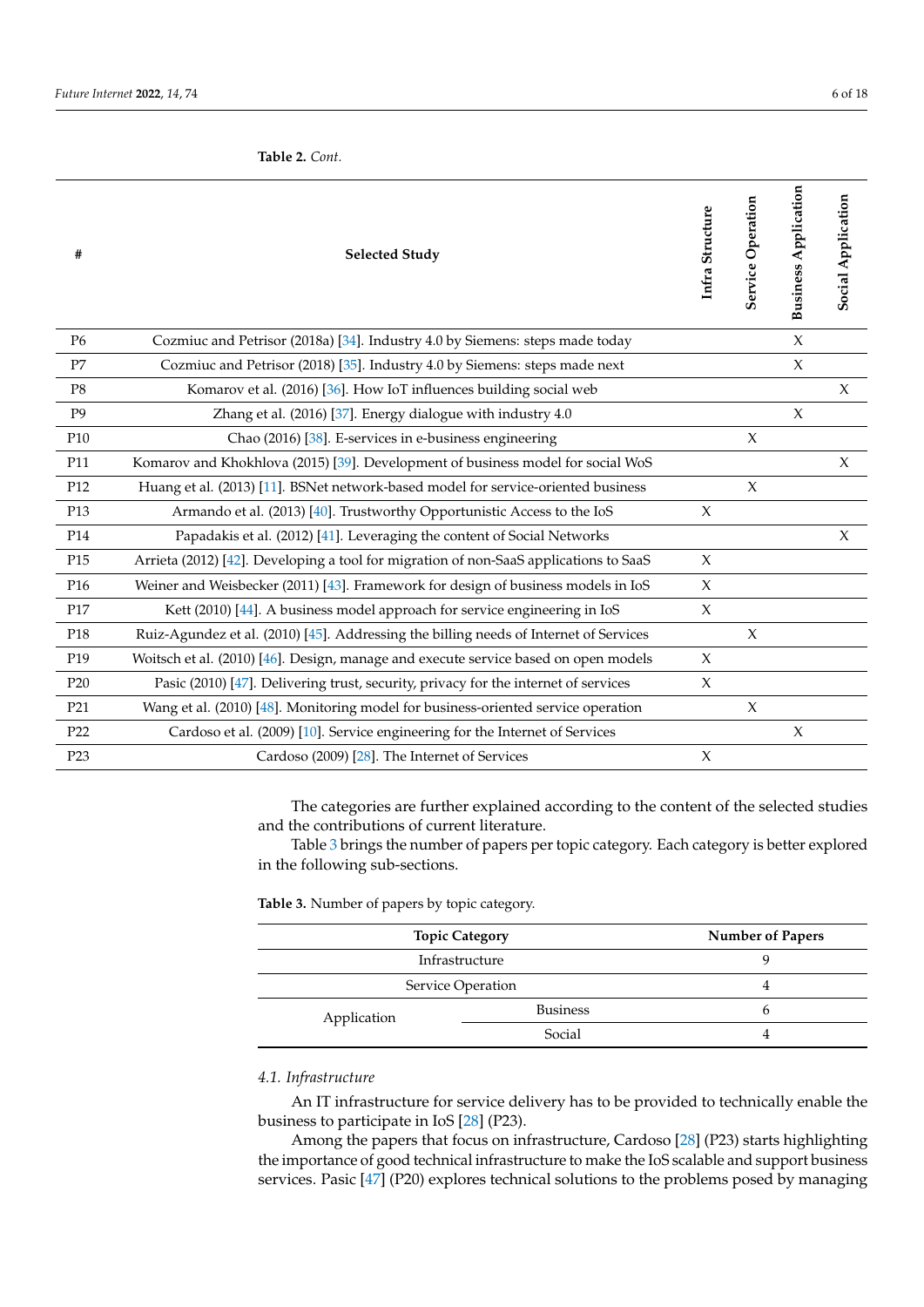security and trust. Trust, security, and privacy play a significant role for developing IoS solutions, since the services have to be loosely coupled and globally distributed [\[47\]](#page-16-9) (P20).

Software-as-a-Service (SaaS) models are considered important features of the Internet of Services [\[49\]](#page-16-11). SaaS models offer a service-oriented and shared IT infrastructure that serves customers with service packages and flexible access via easy-to-use internet interfaces [\[50\]](#page-16-12). Arrieta [\[42\]](#page-16-4) (P15) presents a tool supported methodology for business assessment when transforming a traditional service application to SaaS. Many characteristics need to be considered, such as architecture, platform, language, and the target SOA environment. Technically, SaaS applications are built up from SOA, but not all SOA applications are SaaS [\[42\]](#page-16-4).

The literature review reveals a focus on a user-centric SOA in which the end-users would gain more empowerment for programming and exploiting the Web Services. However, the evolution of web-based service front ends falls short of end-user expectations and SOA remained on a technical layer hidden to end users [\[51\]](#page-16-13).

IoT takes a prominent role in service applications, so the term IoS is often coupled with IoT. IoS is referred to as a globalization of service-oriented solutions, where Web services are offered by different providers [\[52\]](#page-16-14). When IoT starts to reproduce this scenario for millions of interconnected devices, a few issues start to be addressed in service domain as the lack of interoperability among such different sources of information. Known problems are the service composition, heterogeneity of physical communication, security, diversity of protocols and other challenges to effectively explore the communication between physical devices and enterprise software systems [\[53\]](#page-16-15). Software companies have been focused on standardizing the application programming interfaces (APIs) that enable basic commands and data transfer among IoT devices.

From a service composition perspective, room for improvement in artificial intelligencebased automatic service descriptions generation will require researchers to develop more ontologies and design more effective machine learning methods for semantic expression, classification, and matching. The process of defining requirements and determining the optimal selection of physical objects through web services could be described as a typical service composition problem that integrates IoT and IoS domains [\[54\]](#page-16-16).

In regard to the challenge of interoperability among SOA applications, Cheng et al. [\[31\]](#page-15-20) (P3) state it has been addressed by the Open Platform Communication Unified Architecture (OPC UA), a network transmission architecture that uses a peer-to-peer transmission method.

Besides the software, hardware devices and telecommunications also play an impor-tant role in the infrastructure for service delivery. Vukanović [\[33\]](#page-15-22) (P5) highlights ICT-digital media megatrends, mainly the use of wearable sensors transmitting a large amount of data via mobile devices and computers. Armando et al. [\[40\]](#page-16-2) (P13) address the adoption of the software-defined networking (SDN) as the potential solution to the on-demand connection among mobile devices, while Cheng et al. [\[31\]](#page-15-20) (P3) propose a method for scheduling multiple periodic requests for reducing the high load of computing devices.

Scientific research in the following ICT fields will continue increasingly developing in the future: computer generated images, immersive and virtual reality, augmented reality, 5G wireless communications, ambient technology, IoT, nanorobotics, AI, geo targeting, 3D printing, predictive analytics, biometric sensors, big data analytics, etc. [\[33\]](#page-15-22).

The theme of infrastructure goes beyond and reaches the software tools for business model development. Kett's work [\[44\]](#page-16-6) (P17) focused on the need to develop different business models through the service description language, such as USDL, so that the business model could provide necessary information about services functionalities. Weiner and Weisbecker [\[43\]](#page-16-5) (P16) defended the same argument introducing a business model ontology and a corresponding software approach to support the design of business model alternatives. Woitsch et al. [\[46\]](#page-16-8) (P19) introduce the idea of the open models' paradigm applied for service models, aiming to motivate to share services models openly.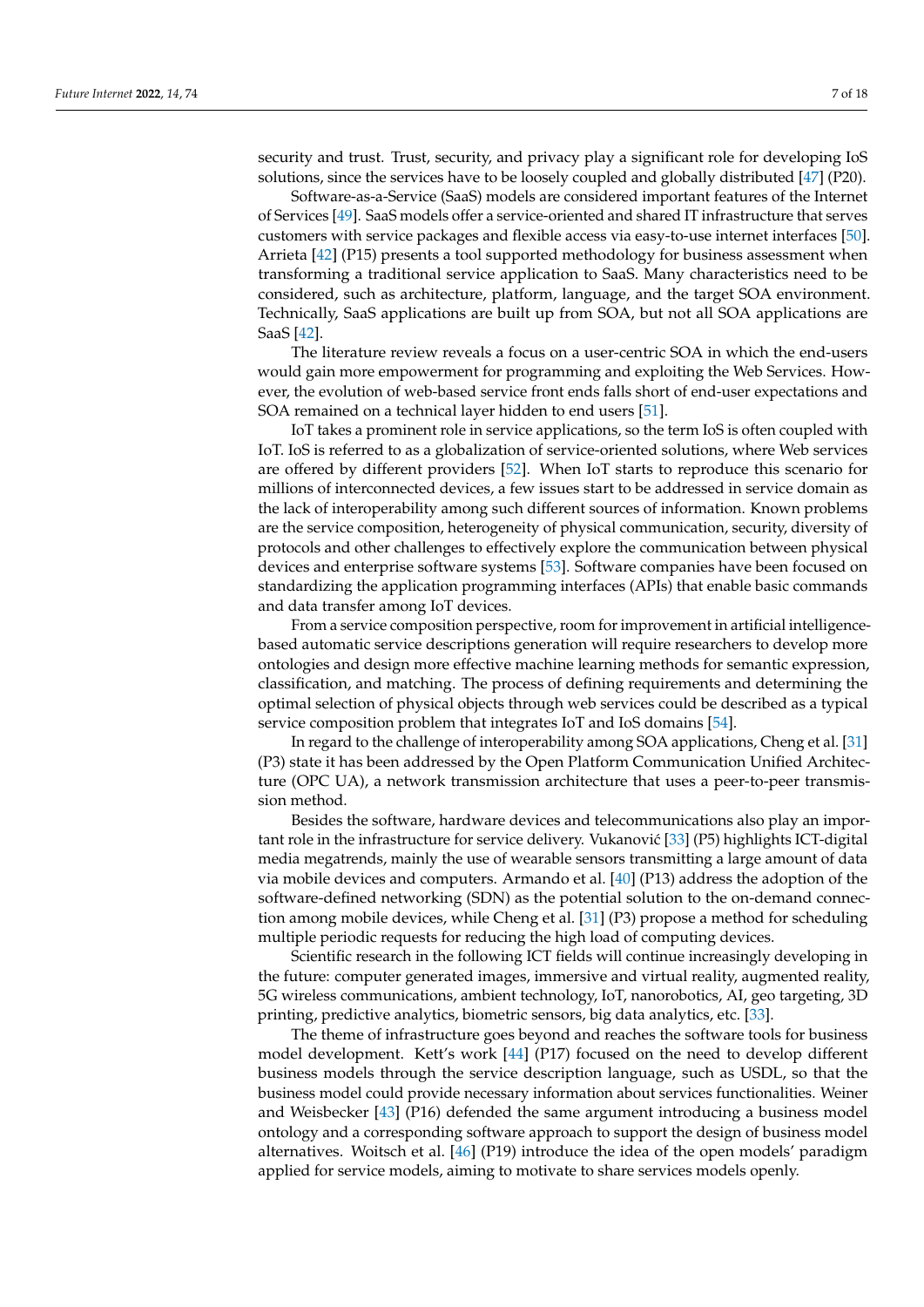#### *4.2. Service Operation*

The service operation contains two phases that are essential for the IoS: discovery/invocation and execution. Discovery and invocation refer to the technology used to find and request a service. The execution describes how the service is performed. In terms of execution, the services can be carried out by humans, with conjunction of human and automated devices, or solely automated. The difference in the  $I$ oS is that the discovery and invocation are always ICT-based  $[10]$ .

"Designing services is not only a technical undertaking; it is the job of analyzing the business environment and business processes and identifying business functions that could be implemented as a service" [\[10\]](#page-15-1). be implemented as a service  $\begin{bmatrix} 10 \end{bmatrix}$ .

Service operation studies the new Business/Operations Support System possibilities of, for instance, fraud management, customer usage, rating and billing, marketing, client resource management. Ruiz-Agundez et al. [\[45\]](#page-16-7) (P18) mention the different pricing schemes<br>died in the monitoring in the monitoring. that represent how the service client will be charged (e.g., pre-paid, post-paid, time-based,<br>reduced based) and formamic services are computed to the new composition and composition. volume-based) and focus on fraud management and in the customer usage or experience.<br>Added-value services to release the environment creates the environment creates the environment creates the en to service operation studies the new business, Operations support system possibilities

When the IoT starts to play a more important role in service applications, the quality of service (QoS) gains focus, owing to the practical issues in integrating the commodity of service (QoS) gains focus, owing to the practical issues in integrating the commodity  $\frac{1}{2}$  objects and the technology underlying the IoT become more challenging [\[53\]](#page-16-15).

process and the technology and the process and the changing prop.<br>The QoS describes aspects used to evaluate the degree that a Web service meets specified quality requirements in a service request, such as usability, efficiency, reliability, and performance, and managerial aspects such as ownership, provider, contract, and  $performation$ , payment [\[55\]](#page-16-17). Moreover, the subjective quality of the system perceived by the end-users is called quality of user experience (QoUE), also named quality of experience (QoE) [\[5\]](#page-14-4). QoS-based scoring algorithm rates each requirement by comparing its characteristics with the monitored service call records, while a QoE-based approach would focus on past user decisions [\[52\]](#page-16-14). Wang et al. [\[48\]](#page-16-10) (P21) propose a metamodel to observe QoS metrics and implement a service monitor system to execute the monitoring.

During dynamic selection and composition, services are combined to create new added-value services to respond to the consumer's request. The environment creates the ser-vice request, so a service-oriented business ecosystem (SOBE) proposed by Huang et al. [\[11\]](#page-15-2) (P12) could translate it into abstract composition requests that refer the service process and the QoS of every service. Chao [\[38\]](#page-16-0) (P10) raises that domain ontologies are needed to provide a coherent and context-rich environment and method. Such operation will support<br> **Figures** discovery and intelligent approaches based on AI to classify services to facilitate service **CONSTRANCE IS ALTERATED FOR ALTERATIVE CONSTRANCE OF A CONSTRANCE POSITION**<br> **SERVICE THE ANGLE IS A SERVICE OF A CONSTRANCE POSITION CONSTRANCE POSITION CONSTRANCE POSITION CONSTRANCE POSITION CONSTRANCE POSITION** problems of real-world complexity in dynamic applications that heavily depend on the n<br>execution environment's run-time parameters.

# **4.3. Business Applications**

In the IoS ecosystem, service providers, organizations and enterprises offer business services. Business services respond to requests from consumers or other services.

The studies previously categorized in business applications topic were distributed by fields of applications, according to the focus of the respective papers (Table [4\)](#page-8-0).

# Manufacture/Industry 4.0 Manufacture/Industry 4.0

Industry 4.0 could be divided into CPS (Cyber-physical systems), IoT, IoS, and the Industry 4.0 could be divided into CPS (Cyber-physical systems), IoT, IoS, and the Smart Factory [\[1\]](#page-14-0). Smart Factory [1].

Because innovation industries are challenged by high mix, high volume, and high Because innovation industries are challenged by high mix, high volume, and high complexity, Cozmiuc and Petrisor [\[35\]](#page-15-24) (P7) research how Industry 4.0 can support inte-complexity, Cozmiuc and Petrisor [35] (P7) research how Industry 4.0 can support integrated supply chains and eco-systems of partners that bring new business models. In addition, King and Grobbelaar [2[9\] \(](#page-15-18)P1) corroborate that future research may explore how servitization business models can be used and designed to embrace Industry 4.0. servitization business models can be used and designed to embrace Industry 4.0.

For Cozmiuc and Petrisor [[34\]](#page-15-23) (P6), the shopfloor will become a network of selforganizing decision-making agents by transforming all machines into CPS, which form the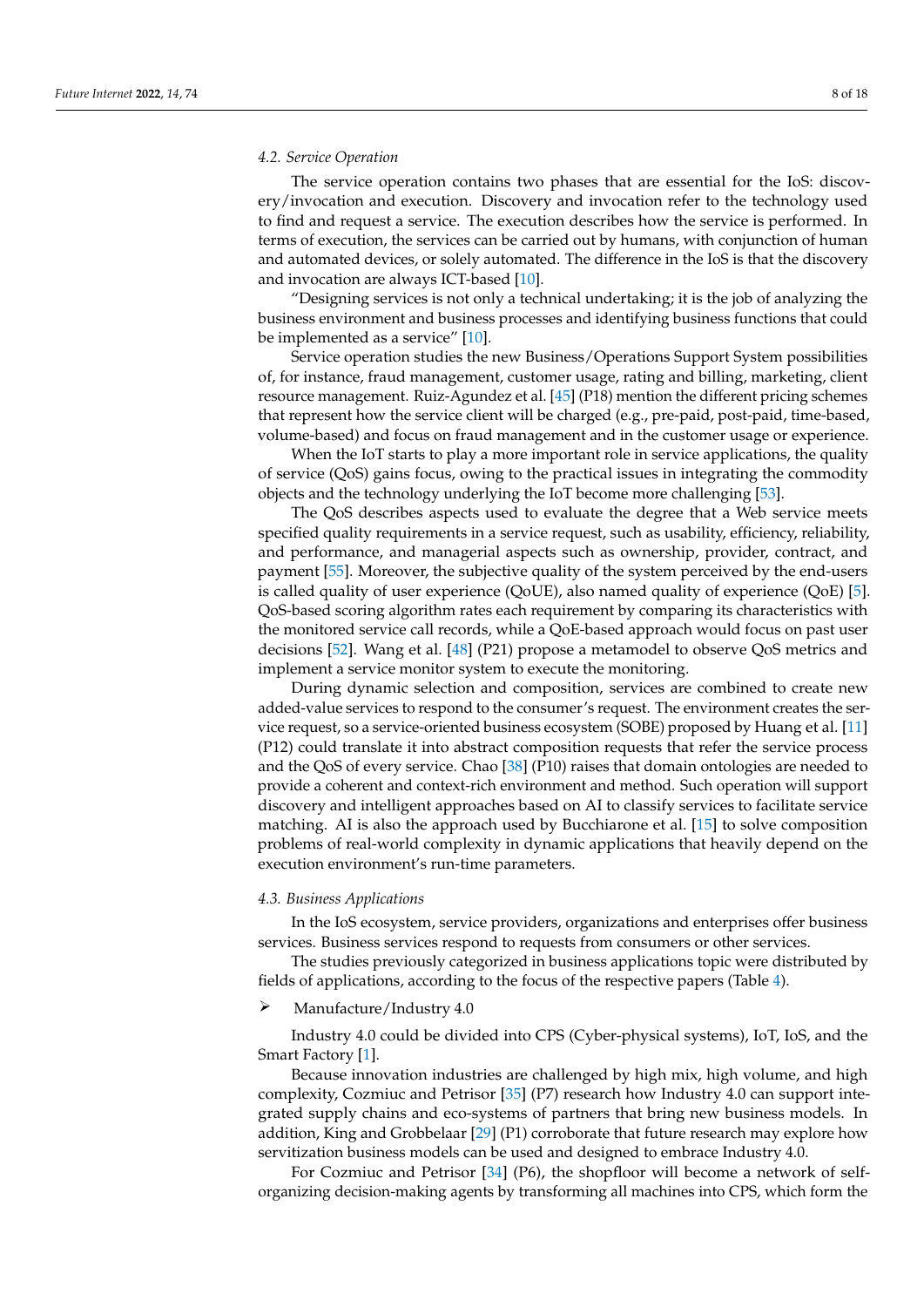IoT and IoS within Industry 4.0. The idea matches the concept of IoS as a future internet allowing an ad hoc configuration of services, not relying on pre-determined network  $infrastructure [56].$ for and tos within moustry 4.0. The Idea matches the concept of 105 as a full

process and the QoS of every service. Chao [38] (P10) raises that domain ontologies are

Opportunities for new business models also emerge by means of new energy utiliza-pend on the execution environment's run-time parameters. ified quality requirements in a service request, such as usability, efficiency, reliability, and tion technologies such as electric heating equipment, electrified rail transit, electric vehicles,<br>
[55]. Moreover, the system perceived by the system perceived by the system perceived by the system perceived b etc. [57]. Zhang et al. [\[37\]](#page-15-26) (P9) promote the deployment of smart grid in substitution of electricity for direct consumption of primary energy such as coal, gasoline, and diesel. Coupled with  ${\rm CPS}$ , IoT and IoS, the formation of smart grid and added value streams gradually evolve towards global energy interconnection by opening a dialogue with Industry 4.0. performance, and managerial aspects such as ownership, provider, contract, and payment pred while a cylist relations, the formation of small grid and added water structure gradually evoire towards global energy interconnection by opening a dialogue with industry 1.0.

|                                        | <b>Fields of Business Applications</b> |                              |             |  |
|----------------------------------------|----------------------------------------|------------------------------|-------------|--|
| <b>Selected Study</b>                  | Manufacture<br>(Industry 4.0)          | Financial<br><b>Services</b> | Marketplace |  |
| King and Grobbelaar (2020) [29] (P1)   | X                                      |                              |             |  |
| Suseendran et al. (2020) [30] (P2)     |                                        | X                            |             |  |
| Cozmiuc and Petrisor (2018a) [34] (P6) | X                                      |                              |             |  |
| Cozmiuc and Petrisor (2018b) [35] (P7) | X                                      |                              |             |  |
| Zhang et al. (2016) [37] (P9)          | X                                      |                              |             |  |
| Cardoso et al. (2009) [10] (P22)       |                                        |                              | X           |  |

<span id="page-8-0"></span>**Table 4.** Selected studies by field of application in business.  $\Omega$  defection and composition and components in a composition, services are components of the components of  $\Omega$ 

# $\triangleright$  Financial services (Fintech) In the IoS ecosystem, service providers, organizations and enterprises of enterprises of enterprises of  $\mu$

FinTech introduces a new service of tools and products for the emergent businesses through the IoS. Banking FinTech works with capital valuation, trading, investment, and through the IoS. Banking FinTech works with capital valuation, trading, investment, and asset valuation and provides new improving accounting systems compared to existing financial technology. The motivation of banking FinTech service is to reduce the human errors and increase banking business transaction and accessing [\[30\]](#page-15-19) (P2).

As per Suseendran et al. [30] (P2), the banking and financial sectors create a new way of collecting valuable information about the customers through IoT sensor devices<br>using emerghance. The bank can analyze the usage of services to increase and decrease For Collecting and the Self-or-the self-or-the short will be considered the signal consideration of the short of services to increase and decrease the points of presence. Additionally, since customer information is stored in devices, the bank uses this opportunity to help in identifying customer's business needs. The IoS is a worldwide connector; therefore, the cyber attacker can easily access the targeted user's data because third-party services are unprotected. There are positive features in innovative financial technology: blockchain and crypto currencies, an alternative payment system, and FinTech technology and banking solutions. Nevertheless, the threats related to the FinTech essentials are adverse effects in the FinTech financial service sector.

# $\triangleright$  Marketplaces

Marketplaces for products enable business interaction between providers and con-sumers of physical goods. Cardoso et al. [\[10\]](#page-15-1) (P22) explain that "in the IoS vision, services are tradable goods that their providers can offer on service marketplaces to make them available for potential consumers". On a service marketplace, different service providers that previously agree with the contractual rules may be accepted to offer their services. Providers may vary in size and specialization, enabling a competing and collaborating ecosystem of services. The used and designed to embrace Industry 4.0.  $\mu$ 

Startup companies have been producing and bringing to the marketplace innovative goods and services. They generate value added in the form of services that they expose to the community. These services may be purchased and consumed, in some form, by the public or may be further aggregated by other service providers [\[58\]](#page-16-20).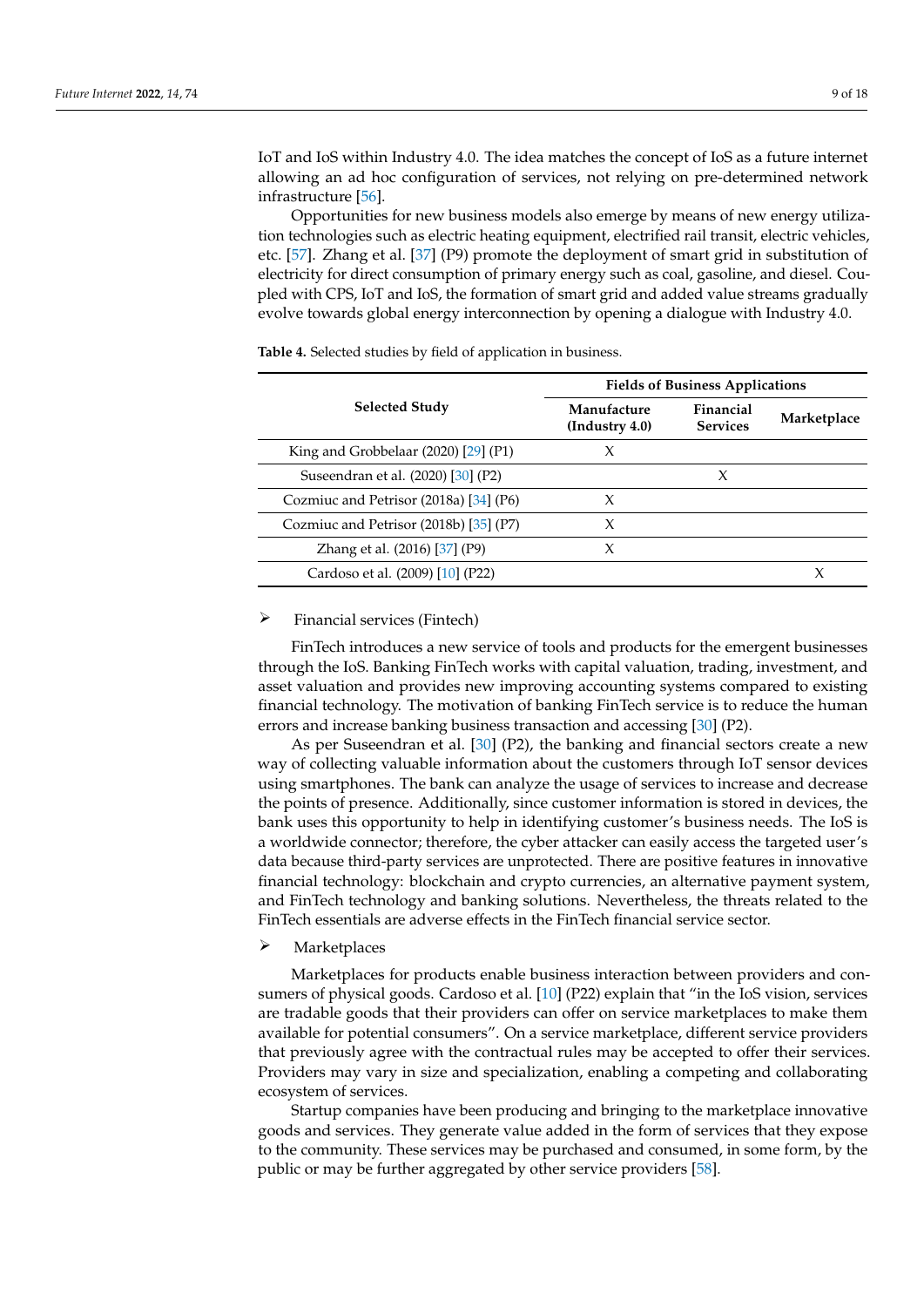# **4.4. Social Applications** topic were distributed in business applications of the studiers of the studiers such aspects such aspects such as  $\mu$  and  $\mu$ if if it is a service request, such as usability, such as usability, efficiency, reliability,  $\alpha$

There are applications that provide other aspects of the social dynamics to the end users and can also be transformed into services over the internet  $[41]$ .

objects and the technology underlying the IoT become more challenging [53].

The studies previously categorized in social applications topic were distributed according to their fields (Table  $5$ ).

<span id="page-9-0"></span> $\mathbb{Z}[\mathbb{Z}[\mathbb{Z}[\mathbb{Z}[\mathbb{Z}[\mathbb{Z}[\mathbb{Z}[\mathbb{Z}[\mathbb{Z}[\mathbb{Z}[\mathbb{Z}[\mathbb{Z}[\mathbb{Z}[\mathbb{Z}[\mathbb{Z}[\mathbb{Z}[\mathbb{Z}[\mathbb{Z}[\mathbb{Z}[\mathbb{Z}[\mathbb{Z}[\mathbb{Z}[\mathbb{Z}[\mathbb{Z}[\mathbb{Z}[\mathbb{Z}[\mathbb{Z}[\mathbb{Z}[\mathbb{Z}[\mathbb{Z}[\mathbb{Z}[\mathbb{Z}[\mathbb{Z}[\mathbb{Z}[\mathbb{Z}[\mathbb{Z}[\mathbb{$ 

|                                         | <b>Fields of Social Applications</b> |                          |                        |  |
|-----------------------------------------|--------------------------------------|--------------------------|------------------------|--|
| <b>Selected Study</b>                   | Healthcare                           | <b>Smart Environment</b> | <b>Social Networks</b> |  |
| Lokshina et al. (2018) [32] (P4)        |                                      |                          |                        |  |
| Komarov et al. (2016) [36] (P8)         |                                      | X                        | Х                      |  |
| Komarov and Khokhlova (2015) [39] (P11) |                                      | Χ                        |                        |  |
| Papadakis et al. (2012) [41] (P14)      |                                      |                          |                        |  |

Table 5. Selected studies by field of social application.

# $\triangleright$  Healthcare

Healthcare is one of the main categories of organizations that can benefit from ICT advances as it will be personalized and involve the use of wearable sensors transmitting a data are considered by high volume of performanced and higher one are character character charactering at large amount of patient data via mobile devices and computers [32] (P4).

Moreover, the trend of an ageing population will result in increased need for healthcaremonitoring ICT solutions for older people manage their health and consequently prevent health decline and detect near-fall events [59]. There are three key tasks facing the global healthcare system: reducing rising costs, improving quality and results, and expanding  $\text{fs}$  [33]. access [33].

Lokshina et al. [32] (P4) assess business opportunities applying IoT and Big Datadriven services for third parties. When massive amounts of data become accessible and **Figure 3. understandable, the health organizations can subsequently use them, and the implica-**<br>tions are an arm our for sixialife and narrangl health. Hearitals called a large amount of tions are enormous for civic life and personal health. Hospitals collect a large amount of patient data so that information can be connected to a control or accreciated intelligence patient data, so that information can be connected to a central or aggregated intelligence-.<br>management structure that allow for deep, complex analysis. The distribution of drugs and monitoring of blood pressure is observed regularly, so this data could be channeled into activities to improve care, reduce the length of stays in the hospital, and lower the transmission of diseases and infection rates.

Healthcare systems give people the opportunity to access their own health data through smartphone and collaborate in their own healthcare process, while provide public health surveillance [\[59\]](#page-16-21).

# $\triangleright$  Smart Environment

Smart Environment raises important social applications, and governments are interested in using the latest technologies to promote the best social climate to their citizens. It includes smart homes, smart cities, office, and plant, all integrated into the environment [32] (P4).

Komarov and Khokhlova [39] (P11) focus on IoS connection with the IoT. The IoS suggests that every connected system has its own API, and a large amount of data produced by things can be shared with the data consumers, i.e., apps, people, or other items. Komarov et al. [36] (P8) bring an IoT influenced smart home business model in which a protocol connects the related devices (refrigerators, washers, microwaves, smartphones, TVs, etc.) and opens access for other vendors to get on board. Such a model can be expanded to cover home-energy, or "eco-home applications" through the partnerships with third-party<br>service providers.

Lokshina et al. [\[32\]](#page-15-21) (P4) also raise business opportunities in smart environment through the IoT and big data. Information platforms offering comprehensive public transportation information can be developed using open data released by the government together with data collected from the Internet to provide up-to-date information for users. A large customer base can be built for use with advertising and other add-on features. Using a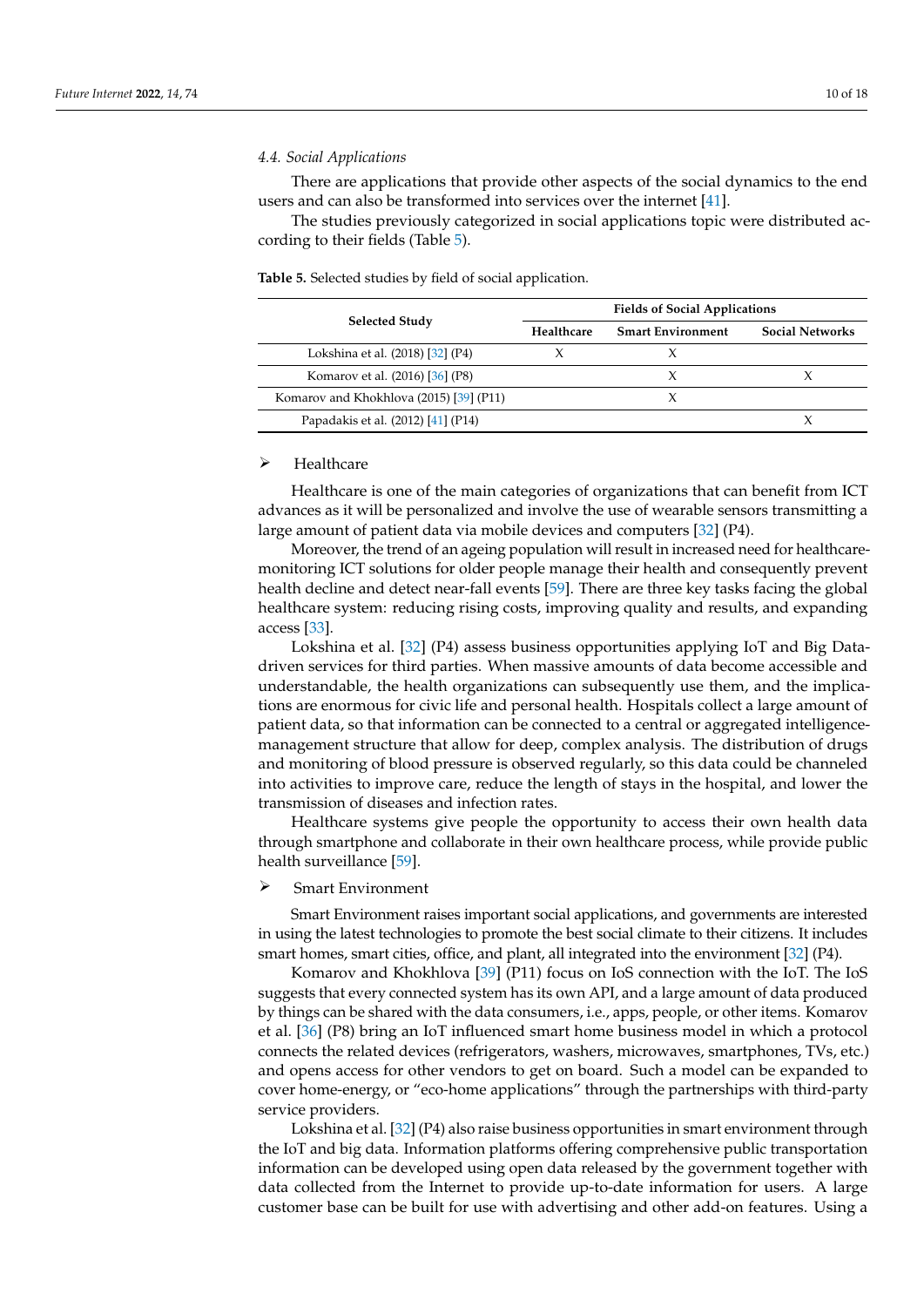digital business model, the application can be offered at no cost for users with its main source of revenue from mobile advertisements. Collaborators include complementary service providers, such as food delivery and taxis, which rely on location-based technology and generate revenue through service charge.

Suseendran et al. (2020) [30] (P2) X

 $\triangleright$  Social Networks

Social networks are a potential market for services owing to the volumes of amateur content generated. Moreover, the abundance of subjective content of social network makes it ideal for mining the opinion of its users towards products or services. Papadakis et al. [\[41\]](#page-16-3) (P14) list possible applications for providers that wish to raise resources from social networks for new services: journalists can monitor the activity of a group of users who are related to a particular topic or a location; producers can cast supporting actors for a play taking advantage of the fact that in social networks the users already provide information and photographs; TV commercial producers may locate a place where they can have the shooting, sending out the description and getting back options close to the target location.

Users of social media typically gather into communities based on some common interests. Their interactions inside these online communities follow several interesting patterns. Komarov et al. [\[36\]](#page-15-25) (P8) provided an agent-based model simulation showing that companies might manipulate human behavioral patterns through smart things cooperation and social effects. As a result, a required usage setting trend could be created, leading to a business model of a social web of services, which would be the network of shared services by people and devices via social networks.

However, social networks present challenges to the applicability of traditional sentiment analysis techniques, due to their sparse, multilingual, and noisy content [\[41\]](#page-16-3). In addition, information security, information privacy and legitimacy are obstacles that must also be considered [\[36\]](#page-15-25) (P8).

# **5. Discussion**

Through this systematic literature review, we aimed to answer two main research questions: RQ1. What is the state of the art of Internet of Services-based business models?

To answer the first research question, we analyzed the selected studies and their developments in IoS by dividing them into four categories according to their focus: infrastructure, service operation, business applications, and social applications.

As it is closely-related with technologies paradigms, the review reflects important scenario movements on the Internet environment and on ICT over the past decade.

By offering business functions as web services, it is possible to "break up enterprise boundaries and harmonize services of diverse development platforms. Business services can be made openly available and reusable for supporting collaborative business processes by service orchestration or choreography" [\[60\]](#page-16-22).

From the categorization in Table [1,](#page-4-0) it is noticed that the focus of the first papers was much more on IT infrastructure. Although the term "business model" was often mentioned in the papers, the content was mainly on SOA, software functions, and how web services should work through the applications [\[11](#page-15-2)[,42–](#page-16-4)[44](#page-16-6)[,46](#page-16-8)[,47\]](#page-16-9) (P12, P15, P16, P17, P19, P20), likely the technical pre-requisites to make the business feasible but not a discussion on the business or IoS-based business model.

Apart from technical aspects, important questions arise regarding who the suppliers of such services are, how the value capture guarantee that billing and revenue are well structured, and which are more sustainable alternatives for suppliers of such services [\[61\]](#page-16-23).

From a business perspective, there is a need of understanding how value is created through business services. "A special emphasis has to be given to the generation of new business models for all stakeholders (i.e., service providers, aggregators, and consumers) and corresponding incentive mechanisms" [\[10\]](#page-15-1) (P22). However, the value creation, which is one of the main functions of a business model [\[20\]](#page-15-11), rarely appears among the selected papers that address the business applications.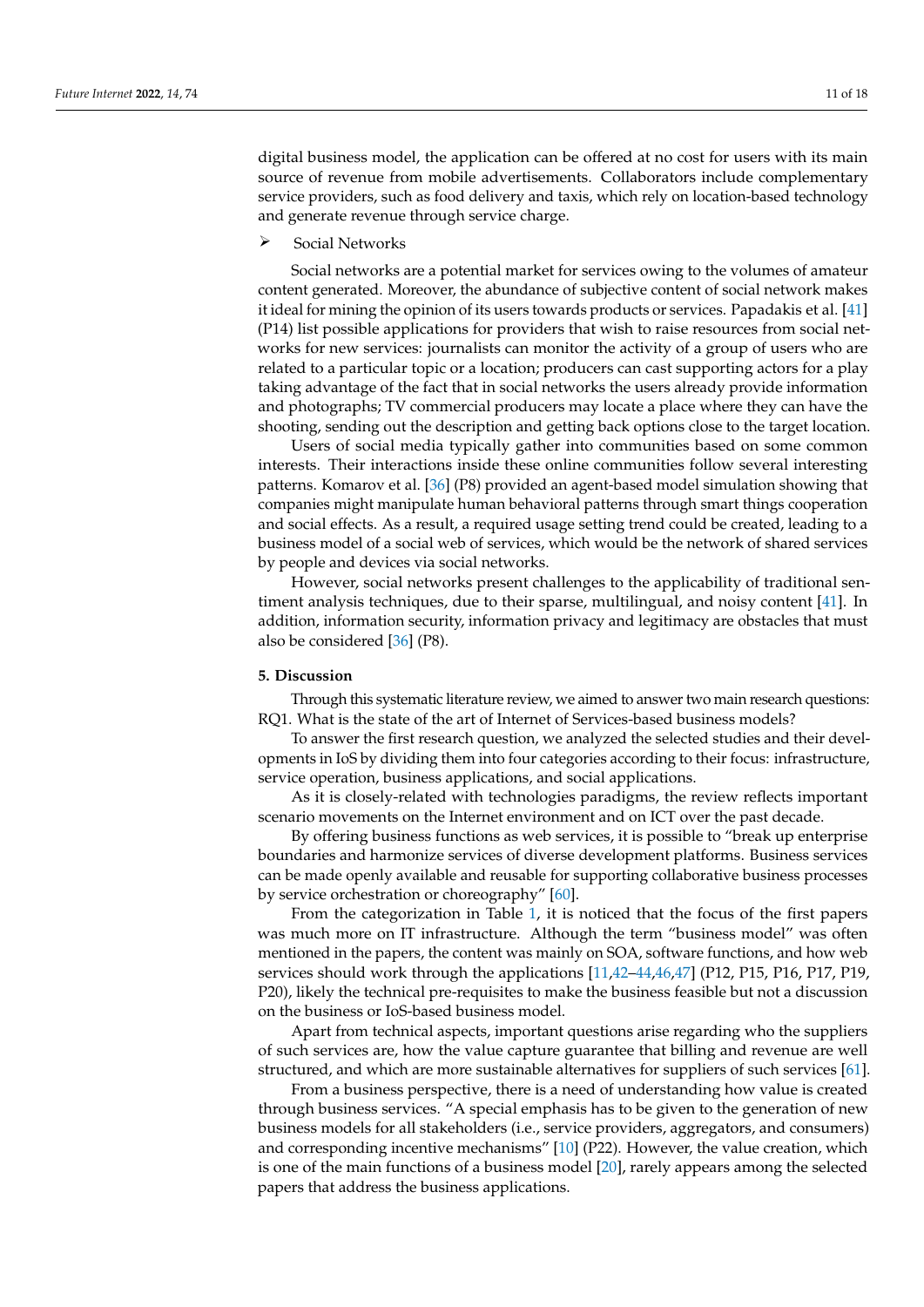For Komarov and Khokhlova [\[39\]](#page-16-1) (P11), the phenomena of the IoS concern different spheres, yet the focus has been placed on its connection with the IoT. Bachara et al. [\[53\]](#page-16-15) and Chao [\[38\]](#page-16-0) (P10) state that the IoS is an extension of the IoT, poised to take e-service markets to the next stage.

While IoT emerged in the business literature [\[62](#page-16-24)[–64\]](#page-17-0), the IoS research remained among the developers' software engineers [\[49\]](#page-16-11), focused on the infrastructure and appropriate programming codes to develop applications [\[15](#page-15-6)[,51,](#page-16-13)[52,](#page-16-14)[65\]](#page-17-1).

Although the focus changed from the pure IT infrastructure to a business view in the studies that cover the business and social applications, the authors still emphasize the services being potentialized by the IoT and how IoT is an important infrastructure for IoS [\[30,](#page-15-19)[32,](#page-15-21)[36,](#page-15-25)[39\]](#page-16-1) (P2, P4, P8, P11). In the Industry 4.0 scenario, the CPS gains the same relevance to form the IoS [\[29](#page-15-18)[,34,](#page-15-23)[35\]](#page-15-24) (P1, P6, P7). The studies explain the business or social application through the technological aspect but lack in the business and organizational aspects.

By analyzing the types of business model studied by Øverby and Audestad [\[25\]](#page-15-14), the ones that have already a digital mediation platform and exploit the network collaboration, could apply to IoS if some other IoS features are explored. One example is Airbnb, a C2C digital platform that would be stronger if they applied some of the IoS features to shape their existing business model. Additionally, the different payment methods could be combined for value capture in an IoS-based business model, such as subscription, pay-per-use, or ad-based free.

Considering the low number of papers that correlate IoS and business model, there is still a gap in understanding how to construct an IoS-based business model. There is a lack of a detailed view of the business model to support the concept of IoS in creating, delivering, and capturing value to customers. Efforts are still focused on the IT level. Little work has been completed at the business level.

RQ2. What is their classification based on application field?

Regarding the application fields, it is noticed that the role IoS, the heartwood of Industry 4.0, is not entirely clear in this scenario. It would be important to assess how IoS is applied for advanced manufacturing. Manufacturing progressive concepts such as digitalization, standardization, flexibility, customization, real-time responsibility, predictive maintenance, are moving to Industry 4.0, which involves decision making, selfoptimization, self-configuration. However, further research and development still needs to be undertaken.

There is a line of research focusing on digitalization and servitization within Industry 4.0. Frank et al. [\[66\]](#page-17-2) study the connection between Industry 4.0 and servitization, presenting a conceptual framework that analyze the role of digitalization and servitization within the product-firm, while Gebauer et al. [\[67\]](#page-17-3) discuss the paradox of firms that invest in digitalization and servitization but not earn the expected return. It happens when firms do not study the business model well and all its components, mainly the value proposition. While digitalization and servitization combine digital and services capabilities to facilitate internal growth, the IoS covers the external growth, which is an important view that companies neglect while innovating their business models [\[67\]](#page-17-3). Coupled with CPS and IoT, IoS would be a business model proposal that is still being researched and developed to reach Industry 4.0 [\[35\]](#page-15-24) (P7). R King and Grobbelaar [\[29\]](#page-15-18) (P1) corroborate that, instead of only firm-centric models as servitization and digitalization, researchers should consider a business model to adopt an ecosystem perspective.

Healthcare and Smart Environment appear as important IoS domains for social applications [\[32,](#page-15-21)[36](#page-15-25)[,39\]](#page-16-1) (P4, P8, P11). In most countries, one of the largest providers of services is the government. Governments are interested in using the latest technologies to promote the best social climate for their citizens. However, the legal framework of the latest technologies is still considered rather vague or absent to a certain extent. Such issues as standardization, service design architecture and models, as well as data privacy and security create management and governance problems.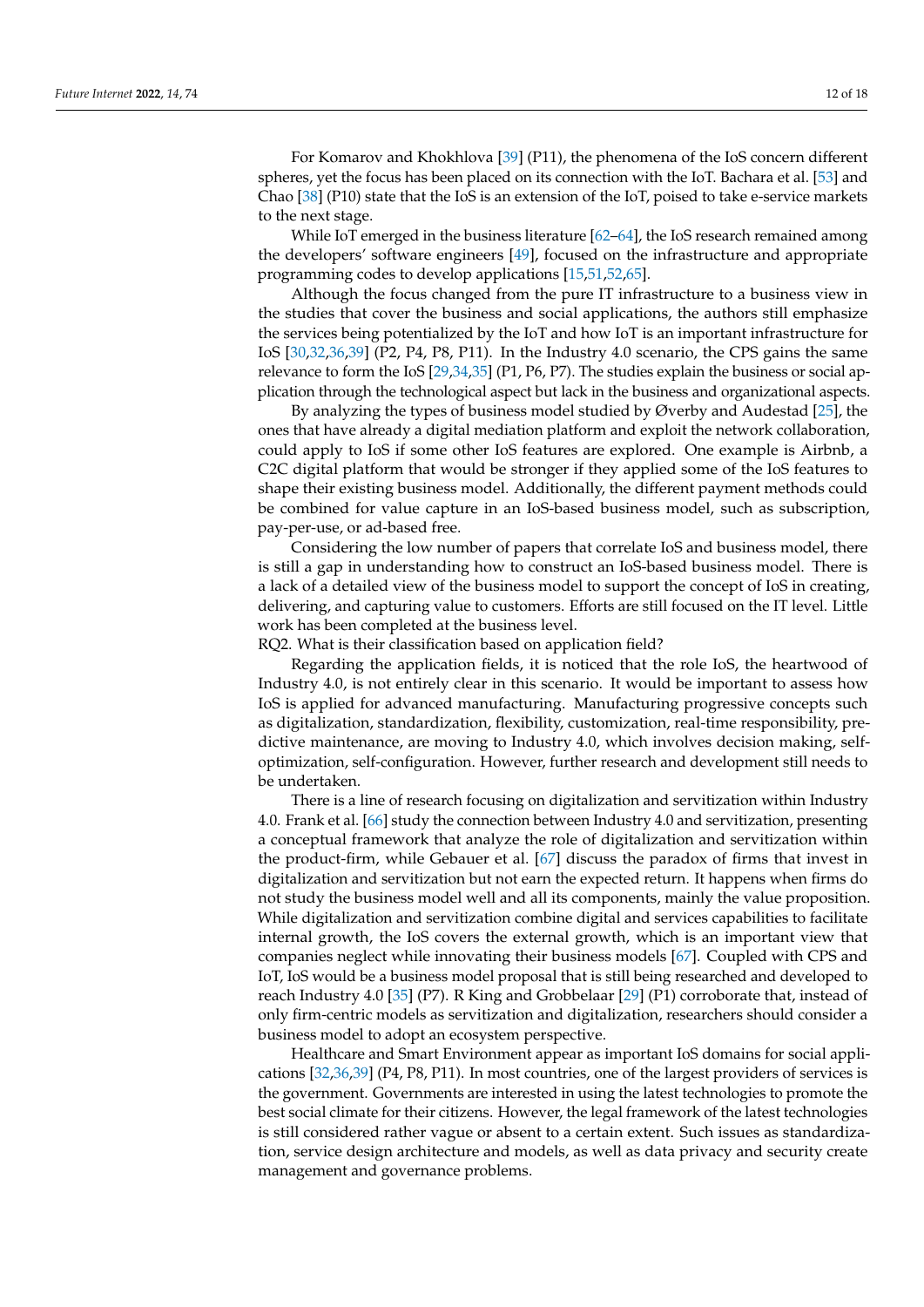The technological advances may also change the future of food production and bring more sustainable alternatives. The innovative systems driven by the CPS, IoT, and IoS start to evolve the rural food production, allowing the automation, communication and digitalization of value chains [\[68\]](#page-17-4). The solutions already in place are IoT-based, which enable the smart logistics and traceability with applications for controlled environment and food supply chain tracking [\[69,](#page-17-5)[70\]](#page-17-6). An opportunity in this field would be mapping the platforms used by the different stakeholders to propose new services through collaborative<br>potworks <sup>[71]</sup> networks [\[71\]](#page-17-7).

From a social applications perspective, the papers that mention the IoS as a trend for business models are conceptual and focus on IoT as an important infrastructure for social applications but do not clarify the IoS role on such business models. Important to shed a  $\frac{1}{10}$  light on IoS contribution for business model construction.  $\overline{a}$ 

# **6. Research Agenda** Based on the presented literature review, we present a research agent of  $\mathbf{r}$

Questions around the mapping between the real world of business models and the IoS-based services are still unresolved. Although there is some correlation between business model and IoS in the literature, such intersection is still unexplored. Most research focuses on the infrastructure needed for the IoS environment. Moreover, the papers that describe the IoS are mainly theoretical and bring a few examples of business and social applications.

Based on the presented literature review, we propose a research agenda. The research agenda is composed of two main research streams: (1) exploring the business model metacomponents for an IoS adoption, and (2) exploring the IoS application fields. The two research streams are also presented in Table  $6$  with the respective supporting literature.

#### *6.1. Exploring Business Models Meta-Components for IoS Adoption* osition, value creation, value delivery and value capture) [20]. The intersection is the IoSb.1. Exploring Business iviouels iviela-Components for to5 Auoption

Future research could investigate the development of business models by organizations for an effective IoS adoption. Figure 2 shows the four sub-areas of IoS proposed in the presented study (infrastructure, service operation, business applications and social applications), interlocking with the business model's four meta-components (value proposition, value creation, value delivery and value capture)  $[20]$ . The intersection is the IoS-based business model, which can be better explored in future research.

<span id="page-12-0"></span>

**Figure 2.** IoS-based business model. **Figure 2.** IoS-based business model.

The widely accepted Business Model Canvas [\[24\]](#page-15-13), which covers the four areas placed in the second circle of Figure 2, is rarely associated with the IoS. In the present review, considering the papers that explore business or social applications, only Komarov et al. [\[36\]](#page-15-25) (P8) presented a Business Model Canvas which is an IoT-influenced Smart Home business model. The main goal of their research was to check how the raising number of internetconnected devices influence users.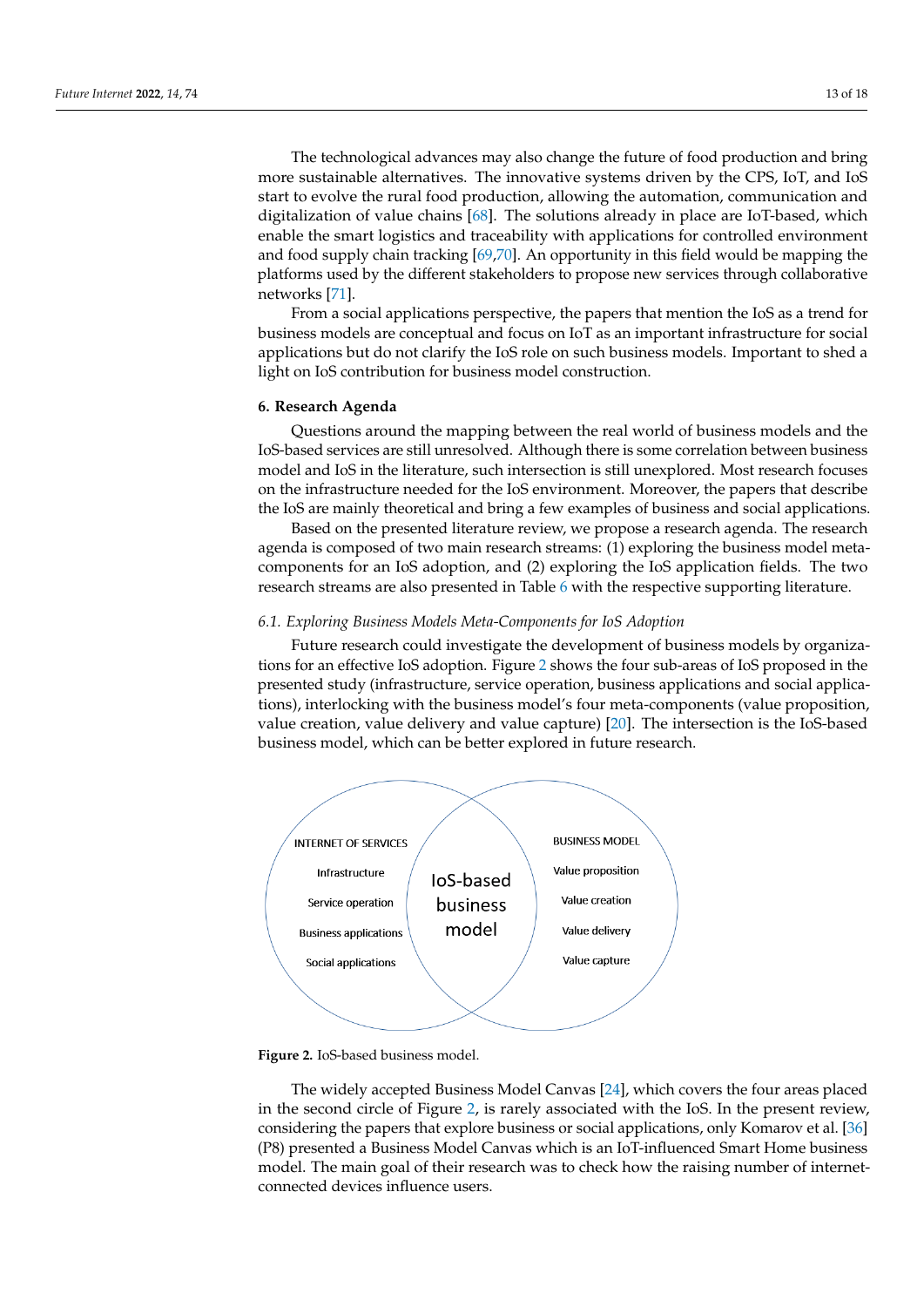A service ecosystems perspective on business models proposes that "service marketing strategy be less focused on traditional marketing and instead work on the relationship and conversation among the involved stakeholders. A collaborative service-oriented approach has to be embraced to actively explore the rich strategic implication from a service ecosystem" [\[8\]](#page-14-7). Consequently, studies that explore how the enterprises are innovating in their business models' value proposition, creation, and delivery for a service ecosystem, allow the expansion of this theme.

Considering the social applications emerging as an IoS domain, another possible future study is the elaboration of research about the social motivations behind a business model innovation. Moreover, analyzing what the customers want and need becomes crucial to develop an IoS-based business model that meets the requirements for a best service delivery. Companies should offer services and solutions that more effectively address their customers' needs [\[67\]](#page-17-3), always considering their data privacy and security to avoid creating management and governance problems.

#### *6.2. Exploring the IoS' Application Fields*

Future studies could promote the IoS expansion in any field that have not yet been assessed in relation to IoS-based business models, considering the service dominance is not restricted to the more traditional services as education, hospitality, and healthcare. It also appears in traditional product-oriented industries such as the manufacturing, building sector, and agriculture.

In traditional service sector, there is a range of applications. In healthcare, "the IoS, as a new concept of Internet evaluation, depends not only on technological solutions but also on service innovations in the field of new value propositions where a patient-centered model is needed. Such a model would consider patient preferences, values, and the need for information as the leading characteristics of care. Patient and medical unit engagement is an essential prerequisite for the new value proposition development process" [\[72\]](#page-17-8). Similar research topics could be studied in other services, such as education.

In manufacturing, the IoS role is not totally clear and there are challenges in addressing an IoS-based business model. Jiao et al. [\[73\]](#page-17-9) question "how to customize products and services to user requirements while producing products of "zero lot size" and "mass production costs". Despite the relevance of the IoS as a pillar for the Industry 4.0 [\[1](#page-14-0)[,6\]](#page-14-5), the relationship between IoS and business model is not deeply covered by the current scientific research. Although there are theoretical archetypes for data-driven business models in Industry 4.0 [\[74\]](#page-17-10), they can be further developed to address the IoS and its features.

| <b>Research Stream</b>                | <b>Research Question</b>                                                                                                                                              | <b>Supporting Literature</b> |  |
|---------------------------------------|-----------------------------------------------------------------------------------------------------------------------------------------------------------------------|------------------------------|--|
| Exploring the business model          | How to adapt the business model and its structure for<br>applying IoS, regarding value proposition, value<br>creation, value delivery and value capture?              | [8, 10, 25, 74]              |  |
| meta-components for IoS adoption      | How the shift toward IoS-based business model meets<br>social motivations and customer value proposition<br>while being compliant with data privacy and security?     | [36, 41]                     |  |
|                                       | Which would be an IoS-based business model archetype<br>in traditional service sectors like healthcare<br>and education?                                              | [32, 72]                     |  |
| Exploring the IoS' application fields | How to expand the business model in manufacturing<br>sector for an IoS ecosystem perspective, shaping the<br>firm-centric models as servitization and digitalization? | [29,35,67,73,74]             |  |
|                                       | What is being applied for innovations toward IoS-based<br>business model in agri-business sector?                                                                     | [68, 71]                     |  |

<span id="page-13-0"></span>**Table 6.** Research agenda.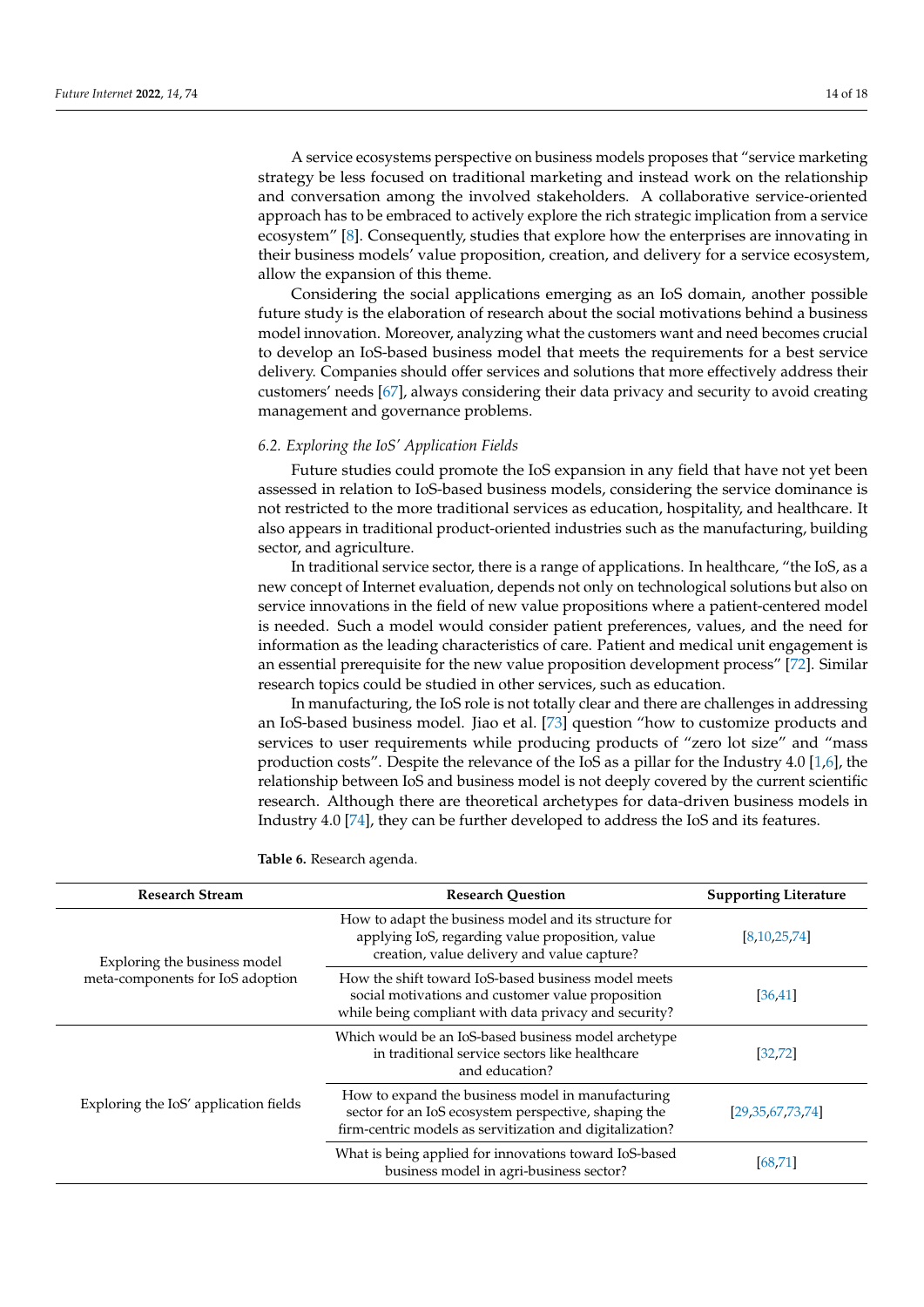In agri-business, Lezoche et al. [\[71\]](#page-17-7) highlight the diversity of stakeholders integrating agri-food chains, and suggest that an integrated platform could support the several players in delivering new valuable services.

# **7. Conclusions**

The IoS is seen as a new ecosystem where service providers and consumers explore their business networks for service provision and consumption. IoS has characteristics that distinguish it, which is the foundation in SOA and modularity, besides a context-aware expected behavior that places it in a Future Internet scenario. Although the IoS plays an important role on business through an innovative way of service offering, there is a gap in scientific literature in covering IoS-based business models and this is what the present review aims to exploit.

A systematic search methodology allowed us to identify 23 studies that were published in journals or proceedings that discuss advances in IoS domain. As a first contribution of the presented study, we proposed a taxonomy to classify the IoS in sub-areas which are: infrastructure, service operation, business applications, and social applications. The selected studies were categorized in these four sub-areas, and then by the application fields. Research could also derive the archetypes of IoS-based business models across the industries, what is an opportunity for future work.

The review showed that most of papers explore the technical infrastructure that will allow the services being offered through the Internet, but lack on a detailed view of an IoSbased business model to support the concept of IoS in creating, delivering, and capturing value to customers. There is room for future research in investigating the role that IoS plays in business, not only coupled with IoT and CPS as the literature often mentions it. Moreover, it is also important to explore other application fields where IoS appears rather than Industry 4.0. The study highlights the opportunities of IoS applications in different fields and present a research agenda for future studies on IoS-based business models.

**Author Contributions:** Conceptualization, J.Z.R. and R.F.G.; methodology, J.Z.R., R.F.G. and N.K.; validation and research directions, J.Z.R., R.F.G., M.T.d.S. and N.K.; writing—original draft preparation, J.Z.R.; writing—review and editing, J.Z.R., R.F.G., M.T.d.S. and N.K.; supervision, R.F.G.; funding acquisition, J.Z.R. All authors have read and agreed to the published version of the manuscript.

**Funding:** This research was funded in part by the Coordenação de Aperfeiçoamento de Pessoal de Nivel Superior—Brasil (CAPES)—Finance Code 001.

**Institutional Review Board Statement:** Not applicable.

**Conflicts of Interest:** The authors declare no conflict of interest.

#### **References**

- <span id="page-14-0"></span>1. Hofmann, E.; Rüsch, M. Industry 4.0 and the current status as well as future prospects on logistics. *Comput. Ind.* **2017**, *89*, 23–34. [\[CrossRef\]](http://doi.org/10.1016/j.compind.2017.04.002)
- <span id="page-14-1"></span>2. Wahlster, W.; Grallert, H.-J.; Wess, S.; Friedrich, H.; Widenka, T. (Eds.) *Towards the Internet of Services: The THESEUS Research Program*; Springer International Publishing: Cham, Switzerland, 2014. [\[CrossRef\]](http://doi.org/10.1007/978-3-319-06755-1)
- <span id="page-14-2"></span>3. Bouncken, R.B.; Kraus, S.; Roig-Tierno, N. Knowledge- and innovation-based business models for future growth: Digitalized business models and portfolio considerations. *Rev. Manag. Sci.* **2019**, *15*, 1–14. [\[CrossRef\]](http://doi.org/10.1007/s11846-019-00366-z)
- <span id="page-14-3"></span>4. Xu, H.; Wang, X.; Wang, Y.; Li, N.; Tu, Z.; Wang, Z.; Xu, X. Domain Priori Knowledge based Integrated Solution Design for Internet of Services. In Proceedings of the 2020 IEEE International Conference on Services Computing (SCC), Beijing, China, 7–11 November 2020; pp. 446–453. [\[CrossRef\]](http://doi.org/10.1109/SCC49832.2020.00065)
- <span id="page-14-4"></span>5. Balakrishnan, S.M.; Sangaiah, A.K. Integrated QoUE and QoS approach for optimal service composition selection in internet of services (IoS). *Multimed. Tools Appl.* **2017**, *76*, 22889–22916. [\[CrossRef\]](http://doi.org/10.1007/s11042-016-3837-9)
- <span id="page-14-5"></span>6. Alcácer, V.; Cruz-Machado, V. Scanning the Industry 4.0: A Literature Review on Technologies for Manufacturing Systems. *Eng. Sci. Technol. Int. J.* **2019**, *22*, 899–919. [\[CrossRef\]](http://doi.org/10.1016/j.jestch.2019.01.006)
- <span id="page-14-6"></span>7. Hermann, M.; Pentek, T.; Otto, B. Design Principles for Industrie 4.0 Scenarios. In Proceedings of the 2016 49th Hawaii International Conference on System Sciences (HICSS), Koloa, HI, USA, 5–8 January 2016; pp. 3928–3937. [\[CrossRef\]](http://doi.org/10.1109/HICSS.2016.488)
- <span id="page-14-7"></span>8. Wieland, H.; Hartmann, N.N.; Vargo, S.L. Business models as service strategy. *J. Acad. Mark. Sci.* **2017**, *45*, 925–943. [\[CrossRef\]](http://doi.org/10.1007/s11747-017-0531-z)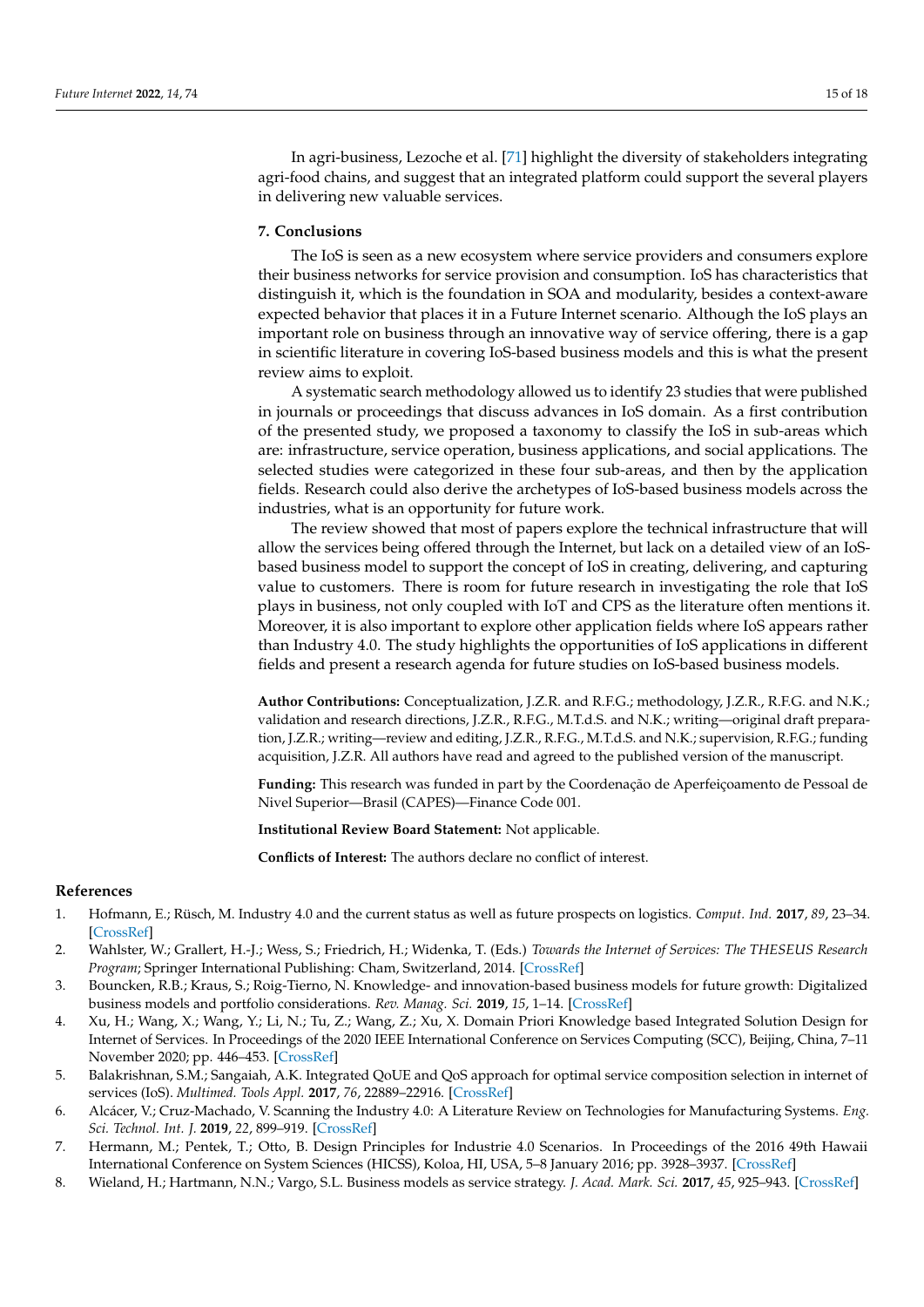- <span id="page-15-0"></span>9. Grabowska, S.; Gajdzik, B.; Saniuk, S. The Role and Impact of Industry 4.0 on Business Models. In *Sustainable Logistics and Production in Industry 4.0*; Grzybowska, K., Awasthi, A., Sawhney, R., Eds.; Springer International Publishing: Cham, Switzerland, 2020; pp. 31–49. [\[CrossRef\]](http://doi.org/10.1007/978-3-030-33369-0_3)
- <span id="page-15-1"></span>10. Cardoso, J.; Voigt, K.; Winkler, M. Service Engineering for the Internet of Services. In *Enterprise Information Systems*; Filipe, J., Cordeiro, J., Eds.; Springer: Berlin/Heidelberg, Germany, 2009; pp. 15–27. [\[CrossRef\]](http://doi.org/10.1007/978-3-642-00670-8_2)
- <span id="page-15-2"></span>11. Huang, K.; Fan, Y.; Tan, W.; Qian, M. BSNet: A network-based framework for service-oriented business ecosystem management: Network-Based Framework for SOBE Management. *Concurr. Comput. Pract. Exp.* **2013**, *25*, 1861–1878. [\[CrossRef\]](http://doi.org/10.1002/cpe.2987)
- <span id="page-15-3"></span>12. Schroth, C.; Janner, T. Web 2.0 and SOA: Converging Concepts Enabling the Internet of Services. *IT Prof.* **2007**, *9*, 36–41. [\[CrossRef\]](http://doi.org/10.1109/MITP.2007.60)
- <span id="page-15-4"></span>13. Moreno-Vozmediano, R.; Montero, R.S.; Llorente, I.M. Key Challenges in Cloud Computing: Enabling the Future Internet of Services. *IEEE Internet Comput.* **2013**, *17*, 18–25. [\[CrossRef\]](http://doi.org/10.1109/MIC.2012.69)
- <span id="page-15-5"></span>14. Cardoso, J.; Barros, A.; May, N.; Kylau, U. Towards a Unified Service Description Language for the Internet of Services: Requirements and First Developments. In Proceedings of the 2010 IEEE International Conference on Services Computing, Miami, FL, USA, 5–10 July 2010; pp. 602–609. [\[CrossRef\]](http://doi.org/10.1109/SCC.2010.93)
- <span id="page-15-6"></span>15. Bucchiarone, A.; Marconi, A.; Pistore, M.; Raik, H. A context-aware framework for dynamic composition of process fragments in the internet of services. *J. Internet Serv. Appl.* **2017**, *8*, 6. [\[CrossRef\]](http://doi.org/10.1186/s13174-017-0057-0)
- <span id="page-15-7"></span>16. Osterwalder, A.; Pigneur, Y.; Tucci, C.L. Clarifying Business Models: Origins, Present, and Future of the Concept. *Commun. Assoc. Inf. Syst.* **2005**, *16*, 1. [\[CrossRef\]](http://doi.org/10.17705/1CAIS.01601)
- <span id="page-15-8"></span>17. Zott, C.; Amit, R.; Massa, L. The Business Model: Recent Developments and Future Research. *J. Manag.* **2011**, *37*, 1019–1042. [\[CrossRef\]](http://doi.org/10.1177/0149206311406265)
- <span id="page-15-9"></span>18. Foss, N.J.; Saebi, T. Fifteen Years of Research on Business Model Innovation: How Far Have We Come, and Where Should We Go? *J. Manag.* **2017**, *43*, 200–227. [\[CrossRef\]](http://doi.org/10.1177/0149206316675927)
- <span id="page-15-10"></span>19. Schiavi, G.S.; Behr, A. Emerging technologies and new business models: A review on disruptive business models. *Innov. Manag. Rev.* **2018**, *15*, 338–355. [\[CrossRef\]](http://doi.org/10.1108/INMR-03-2018-0013)
- <span id="page-15-11"></span>20. GüNzel, F.; Holm, A.B. One size does not fit all—Understanding the front-end and back-end of business model innovation. *Int. J. Innov. Manag.* **2013**, *17*, 1340002. [\[CrossRef\]](http://doi.org/10.1142/S1363919613400021)
- 21. Remane, G.; Hanelt, A.; Tesch, J.F.; Kolbe, L.M. The business model pattern database—A tool for systematic business model innovation. *Int. J. Innov. Manag.* **2017**, *21*, 1750004. [\[CrossRef\]](http://doi.org/10.1142/S1363919617500049)
- 22. Kerzel, U. Enterprise AI Canvas Integrating Artificial Intelligence into Business. *Appl. Artif. Intell.* **2021**, *35*, 1–12. [\[CrossRef\]](http://doi.org/10.1080/08839514.2020.1826146)
- <span id="page-15-12"></span>23. Cardeal, G.; Höse, K.; Ribeiro, I.; Götze, U. Sustainable Business Models–Canvas for Sustainability, Evaluation Method, and Their Application to Additive Manufacturing in Aircraft Maintenance. *Sustainability* **2020**, *12*, 9130. [\[CrossRef\]](http://doi.org/10.3390/su12219130)
- <span id="page-15-13"></span>24. Osterwalder, A.; Pigneur, Y. *Business Model Generation: A Handbook for Visionaries, Game Changers, and Challengers*; Flash Reproductions: Toronto, ON, Canada, 2010.
- <span id="page-15-14"></span>25. Øverby, H.; Audestad, J.A. *Introduction to Digital Economics: Foundations, Business Models and Case Studies*; Springer International Publishing: Cham, Switzerland, 2021. [\[CrossRef\]](http://doi.org/10.1007/978-3-030-78237-5)
- <span id="page-15-15"></span>26. Kitchenham, B. *Procedures for Performing Systematic Reviews*; Keele University: Keele, UK, 2004; pp. 1–26.
- <span id="page-15-16"></span>27. Page, M.J.; McKenzie, J.E.; Bossuyt, P.M.; Boutron, I.; Hoffmann, T.C.; Mulrow, C.D.; Shamseer, L.; Tetzlaff, J.M.; Akl, E.A.; Brennan, S.E.; et al. The PRISMA 2020 statement: An updated guideline for reporting systematic reviews. *BMJ* **2021**, *88*, 105906. [\[CrossRef\]](http://doi.org/10.1136/bmj.n71)
- <span id="page-15-17"></span>28. Cardoso, J. The Internet of Services. In Proceedings of the ICSOFT 2009—4th International Conference on Software and Data Technologies, Sofia, Bulgaria, 26–29 July 2009.
- <span id="page-15-18"></span>29. King, S.; Grobbelaar, S.S. Industry 4.0 and Business Model Innovation: A Scoping Review. In Proceedings of the 2020 IEEE International Conference on Engineering, Technology and Innovation (ICE/ITMC), Cardiff, UK, 15–17 June 2020; pp. 1–8. [\[CrossRef\]](http://doi.org/10.1109/ICE/ITMC49519.2020.9198424)
- <span id="page-15-19"></span>30. Suseendran, G.; Chandrasekaran, E.; Akila, D.; Sasi Kumar, A. Banking and FinTech (Financial Technology) Embraced with IoT Device. In *Data Management, Analytics and Innovation*; Sharma, N., Chakrabarti, A., Balas, V.E., Eds.; Springer: Singapore, 2020; pp. 197–211. [\[CrossRef\]](http://doi.org/10.1007/978-981-32-9949-8_15)
- <span id="page-15-20"></span>31. Cheng, T.-S.; Lee, K.-M.; Lu, Y.-H.; Huang, M.-K.; Hong, W.-T. Design and Implement for Reducing the Temporary High Load of Device in Industrial Networks. In Proceedings of the 2018 International Conference on System Science and Engineering (ICSSE), New Taipei, Taiwan, 28–30 June 2018; pp. 1–4. [\[CrossRef\]](http://doi.org/10.1109/ICSSE.2018.8519966)
- <span id="page-15-21"></span>32. Lokshina, I.V.; Lanting, C.J.M.; Durkin, B.J. IoT- and Big Data-Driven Data Analysis Services for Third Parties, Strategic Implications and Business Opportunities. *Int. J. Soc. Ecol. Sustain. Dev.* **2018**, *9*, 34–52. [\[CrossRef\]](http://doi.org/10.4018/IJSESD.2018070103)
- <span id="page-15-22"></span>33. Vukanovi´c, Z. The influence of ICT megatrends on global megatrends. *Informatologia* **2018**, *51*, 43–52. [\[CrossRef\]](http://doi.org/10.32914/i.51.1-2.5)
- <span id="page-15-23"></span>34. Cozmiuc, D.; Petrisor, I. Industrie 4.0 by Siemens: Steps Made Today. *J. Cases Inf. Technol.* **2018**, *20*, 30–48. [\[CrossRef\]](http://doi.org/10.4018/JCIT.2018040103)
- <span id="page-15-24"></span>35. Cozmiuc, D.; Petrisor, I. Industrie 4.0 by Siemens: Steps Made Next. Available online: [https://www.researchgate.net/profile/](https://www.researchgate.net/profile/Diana-Cozmiuc/publication/322228184_Industrie_40_by_Siemens_Steps_Made_Next/links/60e59ee792851c2b83e595fa/Industrie-40-by-Siemens-Steps-Made-Next.pdf) [Diana-Cozmiuc/publication/322228184\\_Industrie\\_40\\_by\\_Siemens\\_Steps\\_Made\\_Next/links/60e59ee792851c2b83e595fa/](https://www.researchgate.net/profile/Diana-Cozmiuc/publication/322228184_Industrie_40_by_Siemens_Steps_Made_Next/links/60e59ee792851c2b83e595fa/Industrie-40-by-Siemens-Steps-Made-Next.pdf) [Industrie-40-by-Siemens-Steps-Made-Next.pdf](https://www.researchgate.net/profile/Diana-Cozmiuc/publication/322228184_Industrie_40_by_Siemens_Steps_Made_Next/links/60e59ee792851c2b83e595fa/Industrie-40-by-Siemens-Steps-Made-Next.pdf) (accessed on 29 January 2022).
- <span id="page-15-25"></span>36. Komarov, M.; Konovalov, N.; Kazantsev, N. How Internet of Things Influences Human Behavior Building Social Web of Services via Agent-Based Approach. *Found. Comput. Decis. Sci.* **2016**, *41*, 197–210. [\[CrossRef\]](http://doi.org/10.1515/fcds-2016-0012)
- <span id="page-15-26"></span>37. Zhang, X.; Jianing, L.; Hao, F. Global Energy Interconnection Dialogue Industry 4.0. *Power Syst.* **2016**, *40*, 1607–1611.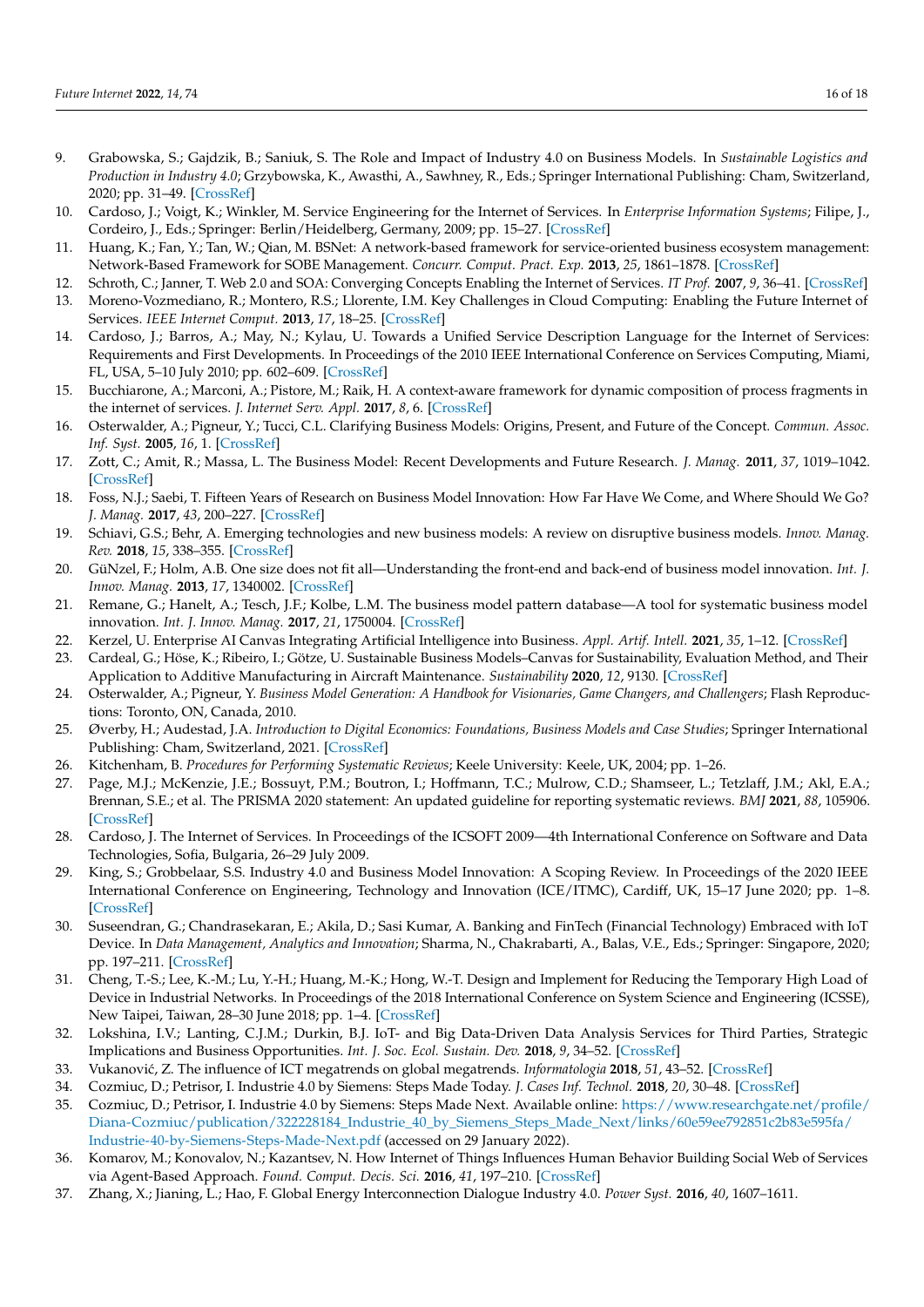- <span id="page-16-0"></span>38. Chao, K.-M. E-services in e-business engineering. *Electron. Commer. Res. Appl.* **2016**, *16*, 77–81. [\[CrossRef\]](http://doi.org/10.1016/j.elerap.2015.10.004)
- <span id="page-16-1"></span>39. Komarov, M.M.; Khokhlova, A.D. Development of a business model for Social Web of Services. *Bus. Inform.* **2015**, *2*, 20–29.
- <span id="page-16-2"></span>40. Armando, A.; Castiglione, A.; Costa, G.; Fiore, U.; Merlo, A.; Verderame, L.; You, I. Trustworthy Opportunistic Access to the Internet of Services. In *Information and Communicatiaon Technology*; Mustofa, K., Neuhold, E.J., Tjoa, A.M., Weippl, E., You, I., Eds.; Springer: Berlin/Heidelberg, Germany, 2013; pp. 469–478. [\[CrossRef\]](http://doi.org/10.1007/978-3-642-36818-9_52)
- <span id="page-16-3"></span>41. Papadakis, G.; Tserpes, K.; Sardis, E.; Kardara, M.; Papaoikonomou, A.; Aisopos, F. Social media meta-API: Leveraging the content of social networks. In Proceedings of the 21st International Conference Companion on World Wide Web—WWW '12 Companion, Lyon, France, 16–20 April 2012; ACM Press: Lyon, France; p. 271. [\[CrossRef\]](http://doi.org/10.1145/2187980.2188026)
- <span id="page-16-4"></span>42. Arrieta, L.O.-E. From Software as a good to software as a service: Preparing the evolution of software products into the cloud. In Proceedings of the 2012 IEEE 6th International Workshop on the Maintenance and Evolution of Service-Oriented and Cloud-Based Systems (MESOCA), Trento, Italy, 24–24 September 2012; pp. 58–59. [\[CrossRef\]](http://doi.org/10.1109/MESOCA.2012.6392595)
- <span id="page-16-5"></span>43. Weiner, N.; Weisbecker, A. A Business Model Framework for the Design and Evaluation of Business Models in the Internet of Services. In Proceedings of the 2011 Annual SRII Global Conference, San Jose, CA, USA, 29 March–2 April 2011; pp. 21–33. [\[CrossRef\]](http://doi.org/10.1109/SRII.2011.13)
- <span id="page-16-6"></span>44. Kett, H. A Business Model Approach for Service Engineering in the Internet of Services. *Int. J. Serv. Sci. Manag. Eng. Technol.* **2010**, *2*, 1–8.
- <span id="page-16-7"></span>45. Ruiz-Agundez, I.; Bringas, P.G.; Penya, Y.K. Addressing the Billing Needs for the Internet of Services and Things. Available online: [https://www.researchgate.net/profile/Pablo-Bringas-2/publication/225308089\\_Addressing\\_the\\_Billing\\_Needs\\_for\\_](https://www.researchgate.net/profile/Pablo-Bringas-2/publication/225308089_Addressing_the_Billing_Needs_for_the_Internet_of_Services_and_Things/links/00b7d5357acd13cb2a000000/Addressing-the-Billing-Needs-for-the-Internet-of-Services-and-Things.pdf) [the\\_Internet\\_of\\_Services\\_and\\_Things/links/00b7d5357acd13cb2a000000/Addressing-the-Billing-Needs-for-the-Internet-of-](https://www.researchgate.net/profile/Pablo-Bringas-2/publication/225308089_Addressing_the_Billing_Needs_for_the_Internet_of_Services_and_Things/links/00b7d5357acd13cb2a000000/Addressing-the-Billing-Needs-for-the-Internet-of-Services-and-Things.pdf)[Services-and-Things.pdf](https://www.researchgate.net/profile/Pablo-Bringas-2/publication/225308089_Addressing_the_Billing_Needs_for_the_Internet_of_Services_and_Things/links/00b7d5357acd13cb2a000000/Addressing-the-Billing-Needs-for-the-Internet-of-Services-and-Things.pdf) (accessed on 29 January 2022).
- <span id="page-16-8"></span>46. Woitsch, R.; Utz, W.; Tektonidis, D. Design, manage and execute services based on Open Service Models. In Proceedings of the eChallenges e-2010 Conference, Warsaw, Poland, 27–29 October 2010.
- <span id="page-16-9"></span>47. Pasic, A. Delivering Building Blocks for Internet of Services: Trust, Security, Privacy and Dependability. In *New Network Architectures*; Tronco, T., Ed.; Springer: Berlin/Heidelberg, Germany, 2010; pp. 205–214. [\[CrossRef\]](http://doi.org/10.1007/978-3-642-13247-6_12)
- <span id="page-16-10"></span>48. Wang, Z.; Zhao, Z.; Qi, K. A Model-Driven Approach for Business-Oriented Monitoring of Service Operation. In Proceedings of the 2010 International Conference on Service Sciences, Hangzhou, China, 13–14 May 2010; pp. 231–236. [\[CrossRef\]](http://doi.org/10.1109/ICSS.2010.28)
- <span id="page-16-11"></span>49. Passani, A.; Monacciani, F.; Van Der Graaf, S.; Spagnoli, F.; Bellini, F.; Debicki, M.; Dini, P. SEQUOIA: A methodology for the socio-economic impact assessment of Software-as-a-Service and Internet of Services research projects. *Res. Eval.* **2014**, *23*, 133–149. [\[CrossRef\]](http://doi.org/10.1093/reseval/rvu004)
- <span id="page-16-12"></span>50. Benlian, A.; Hess, T.; Buxmann, P. Drivers of SaaS-Adoption—An Empirical Study of Different Application Types. *Bus. Inf. Syst. Eng.* **2009**, *1*, 357–369. [\[CrossRef\]](http://doi.org/10.1007/s12599-009-0068-x)
- <span id="page-16-13"></span>51. Lara, J.A.; Lizcano, D.; Martínez, M.A.; Pazos, J. Developing front-end Web 2.0 technologies to access services, content and things in the future Internet. *Future Gener. Comput. Syst.* **2013**, *29*, 1184–1195. [\[CrossRef\]](http://doi.org/10.1016/j.future.2013.01.006)
- <span id="page-16-14"></span>52. Papageorgiou, A.; Miede, A.; Schulte, S.; Schuller, D.; Steinmetz, R. Decision support for Web service adaptation. *Pervasive Mob. Comput.* **2014**, *12*, 197–213. [\[CrossRef\]](http://doi.org/10.1016/j.pmcj.2013.10.004)
- <span id="page-16-15"></span>53. Bachara, P.; Brzoza-Woch, R.; Długopolski, J.; Nawrocki, P.; Ruta, A.; Zaborowski, W.; Zieliński, K. Construction of hardware components for the internet of services. *Comput. Inform.* **2015**, *34*, 911–940.
- <span id="page-16-16"></span>54. Dumitrache, I.; Sacala, I.S.; Moisescu, M.A.; Caramihai, S.I. A Conceptual Framework for Modeling and Design of Cyber-Physical Systems. *Stud. Inform. Control* **2017**, *26*, 325–334. [\[CrossRef\]](http://doi.org/10.24846/v26i3y201708)
- <span id="page-16-17"></span>55. Tran, V.X.; Tsuji, H. A Survey and Analysis on Semantics in QoS for Web Services. In Proceedings of the 2009 International Conference on Advanced Information Networking and Applications, Bradford, UK, 26–29 May 2009. [\[CrossRef\]](http://doi.org/10.1109/AINA.2009.43)
- <span id="page-16-18"></span>56. Qiu, T.; Chen, N.; Li, K.; Qiao, D.; Fu, Z. Heterogeneous ad hoc networks: Architectures, advances and challenges. *Ad Hoc Netw.* **2017**, *55*, 143–152. [\[CrossRef\]](http://doi.org/10.1016/j.adhoc.2016.11.001)
- <span id="page-16-19"></span>57. Yang, Y.; Qiu, F.; Zhao, J.; Zeng, M.; Wang, Y.; Sun, C. Analysis of the Relationship between the Operation Characteristics of Global Energy Internet and the Influencing Factors under the Background of Big Data and Big Energy. In Proceedings of the 1st International Symposium on Economic Development and Management Innovation (EDMI 2019), Hohhot, China, 28–29 July 2019; Atlantis Press: Amsterdam, The Netherlands, 2019; pp. 380–385.
- <span id="page-16-20"></span>58. Olariu, S. Smart Communities: From Sensors to Internet of Things and to a Marketplace of Services. In Proceedings of the 9th International Conference on Sensor Networks, Valletta, Malta, 28–29 February 2020; SCITEPRESS—Science and Technology Publications: Valletta, Malta, 2020; pp. 7–18. [\[CrossRef\]](http://doi.org/10.5220/0009430700070018)
- <span id="page-16-21"></span>59. Fares, N.; Sherratt, R.S.; Elhajj, I.H. Directing and Orienting ICT Healthcare Solutions to Address the Needs of the Aging Population. *Healthcare* **2021**, *9*, 147. [\[CrossRef\]](http://doi.org/10.3390/healthcare9020147)
- <span id="page-16-22"></span>60. Hu, J. Derivation of trust federation for collaborative business processes. *Inf. Syst. Front.* **2011**, *13*, 305–319. [\[CrossRef\]](http://doi.org/10.1007/s10796-010-9282-9)
- <span id="page-16-23"></span>61. Buxmann, P.; Hess, T.; Ruggaber, R. Internet of Services. *Bus. Inf. Syst. Eng.* **2009**, *1*, 341–342. [\[CrossRef\]](http://doi.org/10.1007/s12599-009-0066-z)
- <span id="page-16-24"></span>62. Sun, Y.; Yan, H.; Lu, C.; Bie, R.; Thomas, P. A holistic approach to visualizing business models for the internet of things. *Commun. Mob. Comput.* **2012**, *1*, 4. [\[CrossRef\]](http://doi.org/10.1186/2192-1121-1-4)
- 63. Dijkman, R.M.; Sprenkels, B.; Peeters, T.; Janssen, A. Business models for the Internet of Things. *Int. J. Inf. Manag.* **2015**, *35*, 672–678. [\[CrossRef\]](http://doi.org/10.1016/j.ijinfomgt.2015.07.008)